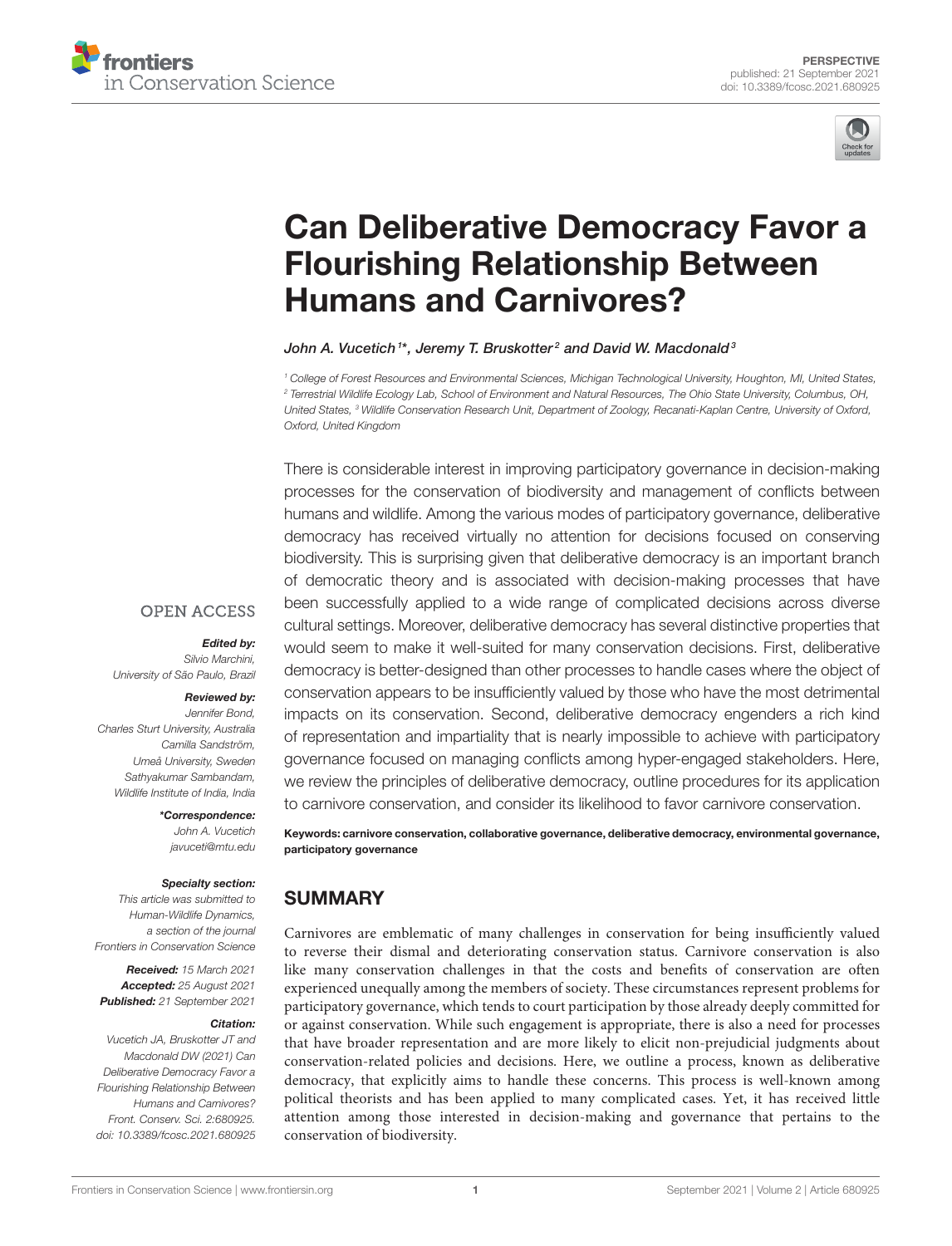# INTRODUCTION

Governance and decision-making in conservation take various forms that may be characterized as being situated along a spectrum, with one end representing decisions by government officials with little citizen involvement and the other end representing decisions with extensive involvement of citizens. One end of the spectrum is sometimes referred to as top-down or autocratic. The other end of the spectrum is sometimes referred to (often interchangeably) as bottom-up, participatory, or collaborative. Cases have been made that collaborative decision-making is preferable because it is more likely to produce decisions that are more fair and durable over time (e.g., Redpath et al., [2017\)](#page-11-0).

Yet, the tendency for participatory governance to yield adequate conservation is not well-understood (Koontz and Thomas, [2006;](#page-10-0) [Bodin, 2017\)](#page-9-0), the factors that favor and disfavor adequate community-led conservation are not fully understood [\(Brooks et al., 2012\)](#page-9-1), and criteria for judging adequate conservation are not widely agreed upon (Vucetich et al., [2021\)](#page-11-1). Because the very meaning of conservation varies among authors, there is value in specifying our usage. Specifically, we use "conservation" to refer to the maintenance and restoration of species across large portions of their native, historic range at populations densities that allow for the manifestation of their ecological functions [\(Soulé et al., 2003;](#page-11-2) [Vucetich et al.,](#page-11-3) [2006,](#page-11-3) [2018\)](#page-11-4). With that framing, conservation is difficult, in part, because the costs and benefits of conservation are often experienced unequally among the members of society.

Collaborative forms of conservation decision-making come in a variety of forms, such as conflict transformation (Madden and McQuinn, [2014\)](#page-10-1), collaborative learning (Daniels and Walker, [2001\)](#page-9-2), community-based conservation [\(Otto et al.,](#page-11-5) [2013\)](#page-11-5), structured decision-making [\(Gregory et al., 2012\)](#page-10-2), and governance of environmental commons [\(Ostrom, 1990;](#page-11-6) Wilson et al., [2013\)](#page-11-7). Deliberative democracy is an especially important form of participatory governance, represents the dominant form of democratic theory among political theorists [\(Bächtiger et al.,](#page-9-3) [2018\)](#page-9-3), and has been applied to many complicated decisions administered in a wide range of cultural settings (Center for Deliberative Democracy, [2021a\)](#page-9-4). However, deliberative democracy has received virtually no attention with respect to the conservation of biodiversity.

Here we explore the potential for deliberative democracy to result in adequate decisions for the conservation of carnivores. The value of doing so is most readily appreciated by highlighting two concerns that routinely arise with existing forms of collaborative governance and then examining how deliberative democracy approaches these concerns in a different manner. For broader treatments of deliberative democracy, see, for example, [Bohman \(1998\)](#page-9-5), [Dryzek \(2000\)](#page-10-3), and [Fishkin \(2018\)](#page-10-4).

### One Concern

This first concern is well-illustrated by the principles of governing environmental commons [\(Ostrom, 1990;](#page-11-6) [Wilson et al., 2013\)](#page-11-7), which indicate that sustainable use of a natural resource is possible through self-governance at a local scale if certain conditions hold. One condition is especially salient: the resource being considered is sufficiently valuable to those using the resource [\(Wilson et al., 2013\)](#page-11-7). An archetypal example is a group of people who understand that overexploiting a certain species of fish will importantly diminish their well-being in the foreseeable future.

The concern with this condition for governing environmental commons is that many aspects of biodiversity are in desperate need of conservation, but are not viewed as sufficiently valuable by the people who most impact that aspect of biodiversity. Examples from WEIRD nations include:

- People, often associated with hunting and ranching in the United States, who tend not to sufficiently value the existence of wolves in their native range [\(Nie, 2003;](#page-11-8) [Carlson et al., 2020\)](#page-9-6).
- People associated with hunting red grouse in the United Kingdom, who tend not to sufficiently value the existence of raptors on their native range (Thirgood and Redpath, [2008\)](#page-11-9).
- People, often associated with oil and gas exploration in the United States, who tend not to sufficiently value the existence of sage grouse on their native range [\(Tobias, 2019\)](#page-11-10).

Examples from non-WEIRD nations include:

- People, often associated with fishing in the Amazon, Yangtse, and Ganges rivers, who tend not to sufficiently value river dolphins (e.g., [Kelkar et al., 2010;](#page-10-5) [Alves et al., 2012\)](#page-9-7).
- People, often associated with timber harvesting in tropical forests, who tend not to sufficiently value the biodiversity that is adversely impacted [\(Giam, 2017\)](#page-10-6).

We use the phrases "people" and "sufficiently value..." in a particular manner. The word "people" is not intended to indicate that all people place low value on particular species. Rather, we use the word to indicate that groups of people living in a geopolitical community (such as, but not limited to, a state, province or nation) often do not collectively place sufficient value on certain species to result in such species being adequately conserved.

Situations like those listed above are common, in part, because the cost and benefits of conservation are routinely experienced differently by different agents within a community. If the biodiversity crisis is to be stemmed, there is a need for a decision-making framework that is substantively collaborative with citizens, yet is not unduly dependent on the species of conservation concern being seen as sufficiently valuable to those who threaten the species' conservation. Particular aspects of deliberative democracy have the potential to fulfill this need.

This concern is not limited to governing environmental commons. Essentially the same concern is present across participatory forms of decision-making and manifest as the difficulty of designing participatory processes with appropriate representation, i.e., without over-representing the interests of a few who do not sufficiently value the species of conservation concern [\(López-Bao et al., 2017\)](#page-10-7).

Highlighting the importance of insufficient valuation of species does not imply that all conservation problems are usefully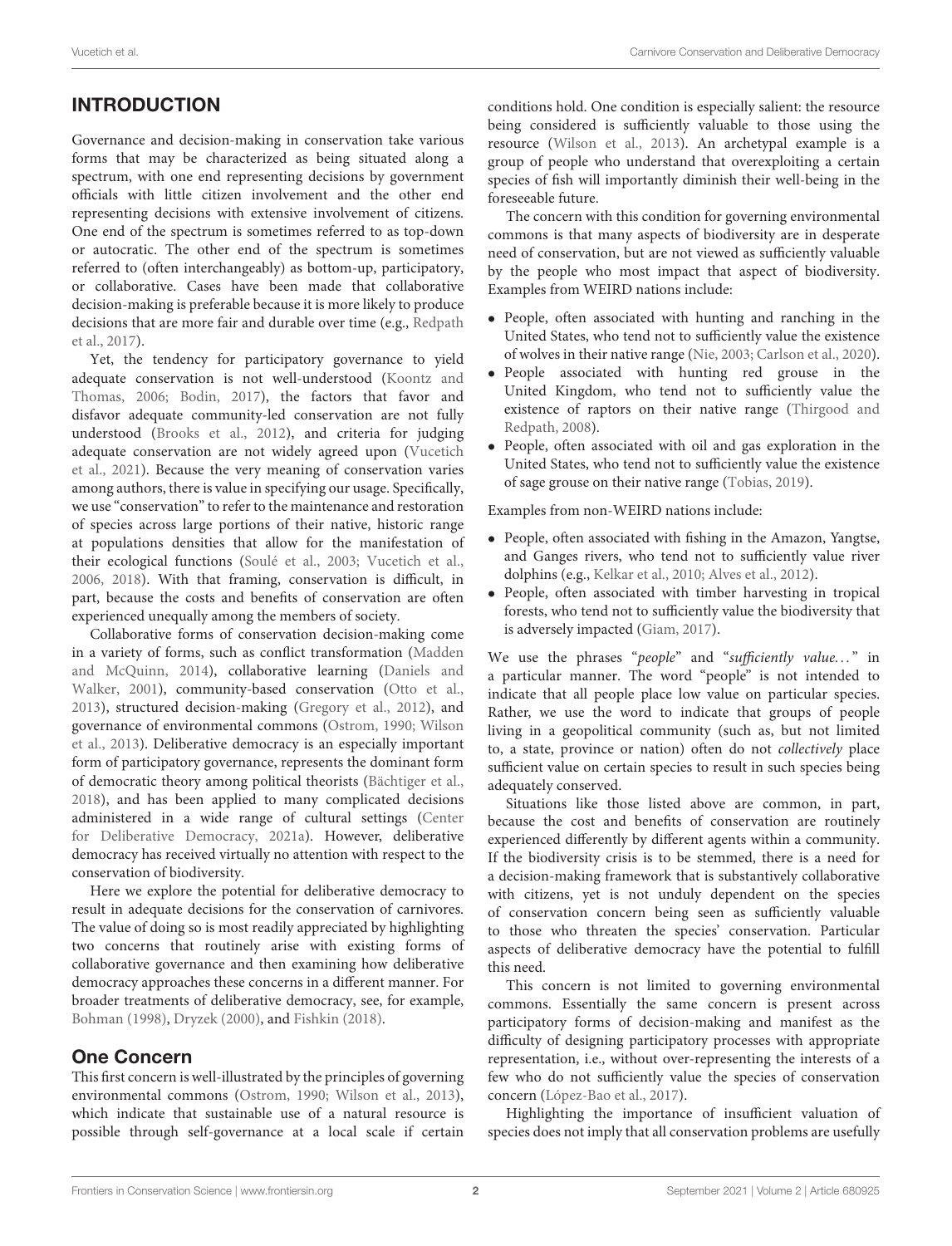characterized (or that any conservation problem is completely characterized) as such.

# A Second Concern

A second concern common to many participatory processes rises from the tendency to focus on participation by citizens who are hyper-engaged with advancing or limiting conservation. These participants tend to see their personal and social identities as deeply entwined with particular outcomes of the decisionmaking process. Those circumstances can become obstacles to deliberating or compromising over the decision. The decisions resulting from these processes tend to be unduly influenced by power dynamics. Some collaborative processes aim to overcome these concerns by focusing on them. An important example of such an approach is conflict transformation (Madden and McQuinn, [2014\)](#page-10-1). While there is a vital need to effectively tend the interests of the hyper-engaged, there is also a need for decisionmaking processes that better represent the interests of broader groups of stakeholders. Again, particular aspects of deliberative democracy have the potential to fulfill this need.

The disposition of this essay is not to argue that deliberative democracy is unqualifiedly better than other forms of collaborative decision making. Rather the point is to enlarge conservation decision-makers' repertoire of decision-making processes so that the most appropriate procedures can be applied to each particular situation.

# LARGE CARNIVORES

While deliberative democracy can be applied to any kind of conservation decision, its distinctive strengths may be best appreciated with decisions about biodiversity in great need of conservation, but not viewed as sufficiently valuable by the humans who most impact those aspects of biodiversity. While many aspects of biodiversity match this circumstance, large carnivore species match the circumstance particularly well. Hereafter, we use large carnivore conservation to illustrate principles of deliberative democracy, though the ideas are readily transferred to other cases.

Of the planet's large  $(>15 \text{ kg})$  carnivore species, 60% are classified as vulnerable, endangered, or critically endangered by the International Union for the Conservation of Nature (IUCN). More than three-quarters of the planet's large carnivores are in decline. And, the average loss of historic range among large carnivores is ∼50% [\(Wolf and Ripple, 2017\)](#page-12-0). The most common threats to carnivores include high rates of humancaused mortality, degradation and loss of habitat, and depletion of prey [\(Macdonald, 2019\)](#page-10-8).

Many humans value carnivores in various ways and for a variety of reasons, including:

- the acknowledgment of carnivores' intrinsic value (sensu, [\(Vucetich et al., 2015\)](#page-11-11))
- the attribution of existence value to carnivores (sensu, [Attfield,](#page-9-8) [1998\)](#page-9-8).
- the ecosystem services that carnivores provide via the direct and indirect effects of predation (e.g., [Weiss et al., 2007\)](#page-11-12).
- the opportunity for non-consumptive uses, such as photography and eco-tourism (e.g., [Duffield et al., 2006\)](#page-10-9).
- the opportunity for consumptive uses, such as hunting.

The last of those values (hunting) is controversial. Some argue that well-designed and well-implemented hunts can favor or are even essential for—carnivore conservation (Dickman et al., [2019\)](#page-10-10). As such, hunting might be an expression of the positive valuation of predators. Other are concerned that carnivore hunting tends to be an expression of the negative valuation of carnivores [\(Downes, 2013;](#page-10-11) [Vucetich et al., 2017;](#page-11-13) [Chicago Tribune, 2021\)](#page-9-9), and that hunting too often works against conservation due to the apparent difficulty of reliably implementing a well-designed hunt [\(Creel et al., 2016,](#page-9-10) see also [Vucetich et al., 2019\)](#page-11-14). Regardless of concerns associated with valuing carnivores for the opportunity to hunt them (or other consumptive valuations, e.g., [Coals et al., 2019a,](#page-9-11)[b\)](#page-9-12), the sum total positive valuation of carnivores has been insufficient to reverse their dismal and deteriorating state.

The positive valuation of carnivores is more than offset by two competing valuations of carnivores. First, some humans intensely disvalue carnivores for various reasons, including real or perceived threats to human safety, threats to livestock, and competition for opportunities to hunt wild ungulates (Vucetich and Macdonald, [2017\)](#page-11-15). Second, many humans do not disvalue carnivores, but place greater positive valuation on endeavors that compete with carnivores. One of many such examples is the advocates for palm oil plantations, given the adverse impact of that endeavor on the habitat of several species of endangered felids [\(Macdonald et al., 2018\)](#page-10-12).

In summary, carnivores represent the general circumstance outlined in the Introduction. That is, carnivores are among the aspects of biodiversity in desperate need of conservation, but not sufficiently valuable to the humans who most affect their conservation.

Focusing participatory governance on carnivore conservation is also apropos because large carnivores tend to engender considerable emotional valence (both positive and negative) among already-engaged stakeholders in a manner likely to compound the difficulty of deliberative decision-making (Slagle et al., [2012;](#page-11-16) [Flykt et al., 2013\)](#page-10-13). Finally, another reason to focus on carnivores is that they are also often umbrella species meaning that effective conservation of carnivores often leads to the effective conservation of many other kinds of biodiversity [\(Burnham et al., 2012\)](#page-9-13).

# DELIBERATIVE DEMOCRACY AND MINI-PUBLICS

Deliberative democracy is an important branch of democratic theory [\(Bächtiger et al., 2018\)](#page-9-3). There is no precise, compact definition for deliberative democracy. Rather, it is a diffuse set of ideas centering around the idea that deliberation by a representative set of citizens is essential for good governance. Many models of deliberative democracy include a substantive role for a deliberative mini-public [\(Setälä and Smith, 2018\)](#page-11-17). What distinguishes most forms of collaborative decision-making from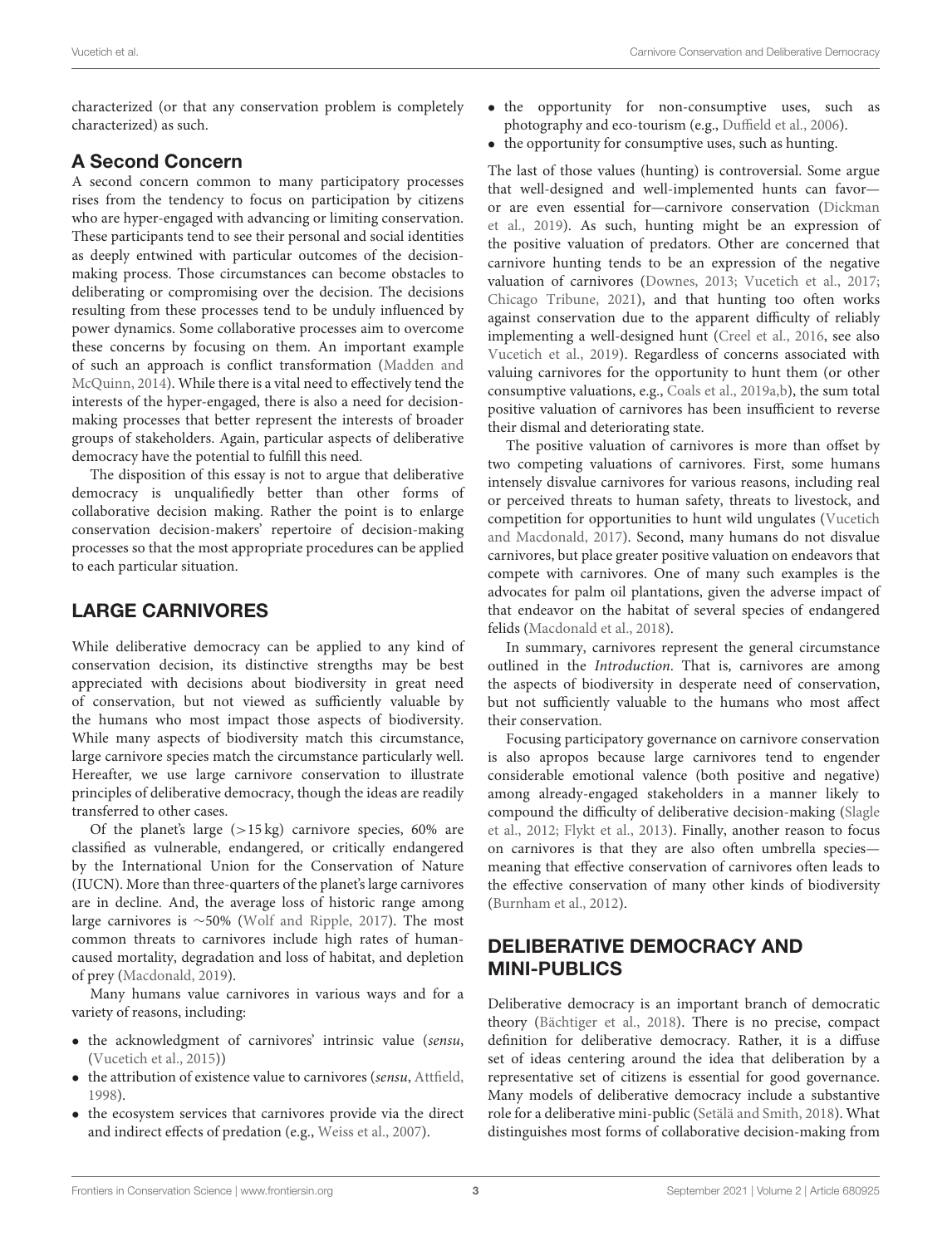deliberative democracy are mini-publics—both their constitution and mode of conduct. For now, it suffices to consider a minipubic to be a representative group of deliberating citizens. In this essay, we focus on mini-publics, what they are, how they operate, and what challenges to governance they aim to overcome.

In particular, public decisions benefit from public deliberation—i.e., impartial and informed weighing of reasons for and against various choices. Yet, not all members of a large community can substantively deliberate all the public decisions that merit deliberation. Consequently, deliberation might be held by various bodies within a community—committees of legislators, panels of technocrats charged by an executive branch of government, or a mini-public of representative citizens.

Deliberation by legislators is important; but is often compromised by partisanship, tribalism and deference to special interests, all of which are often associated with undue interest in being reelected. Deliberation by technocrats is important, but lacks sufficient legitimacy when a decision depends on normative (non-empirical) considerations that vary or remain unsettled across the community at large or when technocrats do not share the values of constituents (e.g., [Evans and Hargittai, 2020\)](#page-10-14).

A critical and distinctive feature of a mini-public is the process by which members are selected, and the consequences of that selection process on the quality of deliberation with respect to representativeness and impartiality. The details of selecting members of a mini-public are important and outlined below. But there is heuristic value with a slightly over-simplified notion that members of a mini-public are selected at random from the population of citizens. If the mini-public is selected with reasonable care, its properties include:

- If the mini-public is large enough it will, by statistical laws of sampling, be representative in two regards, as the idea applies to democratic theory and with respect to the range of normative views that characterize the larger population [\(Dryzek, 2000,](#page-10-3) p. 172; [Goodin, 2004;](#page-10-15) [Brown, 2018\)](#page-9-14). See below for caveats.
- Members of a mini-public are far less likely to have been hyperengaged in the subject matter of the decision, thereby greatly reducing members' tendency to pre-judge the decision, leading to their being more open to deliberation [\(Polletta and Gardner,](#page-11-18) [2018;](#page-11-18) [Strandberg et al., 2019\)](#page-11-19).
- Members of a mini-public are likely under-informed about salient facts and consequences of the decision. A critical part of the deliberative process is for the mini-public to become sufficiently informed. Again, details below.

These properties of a mini-public are not theoretical or merely aspirational. Extensive research demonstrate that: a properly assembled mini-public is importantly representative [\(Brown,](#page-9-14) [2018\)](#page-9-14), many members of a mini-public tend to exhibit reasonable levels of deliberation (e.g., [Himmelroos, 2017;](#page-10-16) [Gerber et al.,](#page-10-17) [2018\)](#page-10-17), deliberation tends to lessen polarization and dogmatism (e.g., [Grönlund et al., 2015;](#page-10-18) [Herne et al., 2019\)](#page-10-19), well-implemented deliberation tends to be associated with the adequate acquisition of salient facts (e.g., [Barabas, 2004;](#page-9-15) [Andersen and Hansen, 2007;](#page-9-16) [Farrar et al., 2010;](#page-10-20) [Esterling et al., 2011\)](#page-10-21), and members often to change their minds in response to deliberation (e.g., [Setälä et al.,](#page-11-20) [2010;](#page-11-20) [Himmelroos and Christensen, 2014\)](#page-10-22). No less important, an adequately implemented mini-public includes the assessment and documentation of these features for that mini-public (e.g., [Isernia and Fishkin, 2014\)](#page-10-23).

The distinctive capacities of a mini-public are not a reason to dissuade genuine deliberation among legislators or technocrats, nor is it a reason to leave unattended the deep or volatile conflicts among hyper-engaged stakeholders. Rather, the capacities of a mini-public make it another essential facet of good decision-making.

The collective views of a mini-public that has deliberated on an issue are typically not binding on the authorities charged with making a decision. Rather, their views tend to be advisory, as is common to many participatory processes. The mini-public's views are also publicly available—which can aid in circumstances where the insights of the mini-public were not given due consideration or influence by decision-makers.

Deliberative democracy has been implemented with a wide range of cultures, spanning six continents (Center for Deliberative Democracy, [2021a\)](#page-9-4), including cultures with low education and rates of literacy [\(Fishkin et al., 2017\)](#page-10-24) and cultures not particularly well-characterized as democratic [\(Fishkin et al.,](#page-10-25) [2010\)](#page-10-25). Deliberative democracy has also been applied to a wide range of cases, from local decisions about urban planning [\(Beauvais and Warren, 2019\)](#page-9-17) to multi-national issues, such as climate change mitigation and immigration policy for the European Union [\(Isernia and Fishkin, 2014\)](#page-10-23).

As with many forms of collaborative decision-making, positive outcomes depend on numerous critical, and sometimes seemingly nuanced, details. We address many of these details in the sections that follow. The following sections are organized according to these topics:

- Specifying the subjects of deliberation for carnivore conservation
- The product of deliberation
- Selecting members of a mini-public
- Enabling deliberators' knowledge
- The venue for and structure of deliberation
- Pre- and post- deliberation surveys
- The legitimacy of a mini-public
- Is deliberative democracy likely to favor carnivore conservation?

# THE SUBJECT OF DELIBERATION

Deliberation can focus on any aspect of carnivore conservation or human-carnivore relationship for which a decision or judgment is sought. At smaller scales, a local or regional government might, for example, aim to better manage compensation to citizens who have lost livestock to predators or, more generally, mitigate the unequal costs and benefits of carnivore conservation among members of the community. For such topics the scope of the community (and composition of the mini-public) can be defined judiciously and creatively. Perhaps by pairing a rural community that experiences most of the challenges of carnivore conservation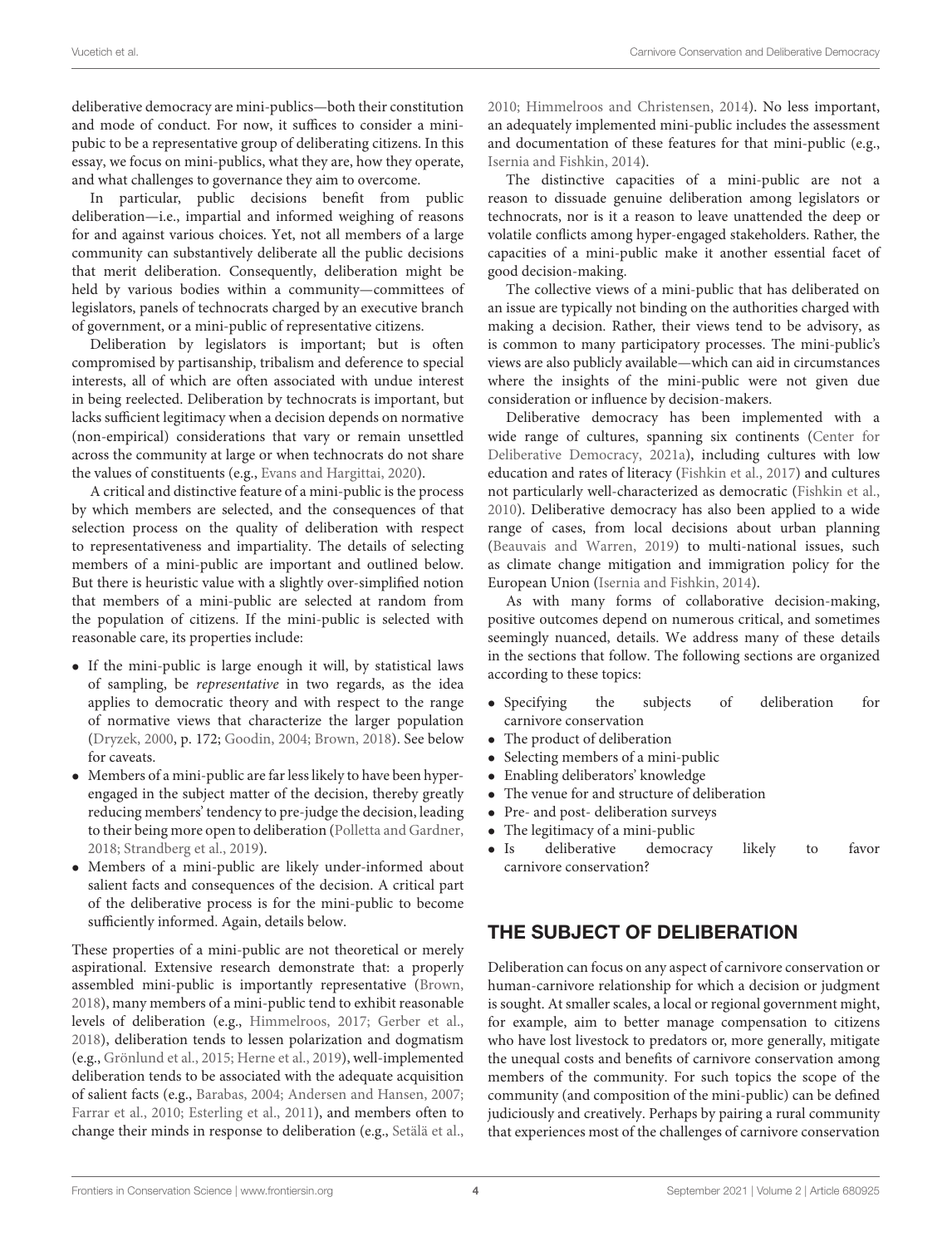with another (non-rural) community who does not experience those challenges.

Deliberation might focus on judging the circumstances for which lethal control or hunting is allowable. Knowing the views of a representative and impartial mini-public on such issues can be just as informative as knowing the results of discourse among hyper-engaged stakeholders on the same issues.

Carnivore conservation will fail without changes at larger political and ecological scales, including new decisions by nations and groups of nations. At this scale, many issues surrounding carnivore conservation are importantly generalizable. What follows is a list of three ideas that broadly outline the scope of subjects that merit deliberation at larger geopolitical scales (in addition to smaller political and ecological scales):

1. [CARNIVORE SPECIES] living in [NAMED REGION] should be afforded special protections until they are sufficiently recovered from the threats that give rise to concern for their conservation,

where the bracketed phrases would be replaced with a specific carnivore species living in a specific region and the focus of deliberation is elucidation of the italicized phrases "special protections" and "sufficiently recovered."

2. To what extent should government proactively pursue progress toward recovery (e.g., reintroductions, habitat restoration)? Or be more limited and passive, focusing mainly on actions that merely limit further deterioration?

and

3. Should those adversely impacted by conservation be compensated (e.g., lost livestock, opportunity costs from prohibition on habitat loss)? If so, how?

Without favorable changes on these subjects, carnivore conservation will fail. Consequently, much insight would follow from knowing the views of a deliberative mini-public on these issues. These subjects are also general enough to apply to virtually all cases and readily adapted to handle the specifics of any particular case. For example, conservation of lions in Tanzania would include a strong focus on lion hunting, and conservation of clouded leopards in Malaysia would include a strong focus on habitat protection. More specific topics for deliberation can be identified in collaboration with decision makers and advocates for various positions that pertain to conservation.

With respect to idea (1), elucidating the phrase "sufficiently recovered" is meant to include (not necessarily limited to) questions about what portion of a species' historic range it should be allowed to inhabit. This consideration corresponds to a basic feature of the biodiversity crisis, which is species' loss of geographic range [\(Ceballos et al., 2017;](#page-9-18) [Wolf and Ripple, 2017;](#page-12-0) see also Introduction) and has a role to play in legal-political discourse [\(Vucetich et al., 2006\)](#page-11-3).

Acknowledging the need for deliberation on idea (1) is a remarkable acknowledgment that society has yet to develop a common response to the questions, "What is an endangered species and what do we owe endangered species?" The normative dimensions of these concerns are too great to be decided exclusively by technocrats and scientists. Additional considerations on this subject may be found in [Vucetich et al.](#page-11-3) [\(2006\)](#page-11-3), [Bruskotter et al. \(2014\)](#page-9-19), and [Vucetich and Nelson \(2018\)](#page-11-21).

Idea (1) sets the normative obligations and aspirations, and ideas (2) and (3) focus on the trade-offs that must be negotiated to make good on the obligations. In some cases, carnivore conservation will result in win-win outcomes, where all stakeholders are satisfied with the outcome [\(Redpath et al., 2013\)](#page-11-22). However, there is considerable evidence that much conservation involves inescapable (and sometimes steep) trade-offs (Bowen et al., [2017;](#page-9-20) [Pradhan et al., 2017;](#page-11-23) [Vucetich et al., 2021\)](#page-11-1), where at least one party will feel as though their interests have been unduly decided against. Where such win-lose outcomes are likely, the deliberative views of an impartial and representative mini-public are likely key for understanding the least unfair resolution.

# THE PRODUCT OF A DELIBERATING MINI-PUBLIC

A mini-public may be enlisted to generate various kinds of insight, such as clarifying aspects of a difficult decision or exploring new solutions to pernicious challenges. Here, we focus on using a mini-public to better understand the views of an informed citizenry on matters of direct relevance to the policy of concern and why citizens hold those views.

These understandings are derived from responses to a survey administered to members of the mini-public before and after they deliberate. This process is also known as deliberative polling [\(Fishkin and Luskin, 2005\)](#page-10-26). Some deliberative polling designs include polling a control group, i.e., a representative sample of those who are not part of the deliberative process. For details, see [O'Malley et al. \(2020\)](#page-11-24).

The insights of such polling include understanding how policy-relevant attitudes are affected by knowledge of pertinent facts, normative values, deliberation, and empathy for citizens belonging to other social groups. Another important product is a report written by impartial moderators of the deliberation that summarizes the content of deliberations. This report is an additional basis (of qualitative information) for understanding the views of the mini-public.

The survey results and report are provided to decision-makers as a substantive source of insight for decision-making. As such, decision-makers and other stakeholders should be consulted about the survey design to favor eliciting the kinds of views that would be most useful to decision making.

These products of deliberation would also be provided to the general public. Doing so allows anyone to compare the attitudes of a representative group of deliberating citizens to the attitudes (or perceived attitudes) of any citizen-group within the larger community. Such comparisons can be politically significant, especially with respect to defending or criticizing subsequent decisions.

While the results of deliberation are not typically binding on decision-makers, deliberators' motivation for effortful deliberate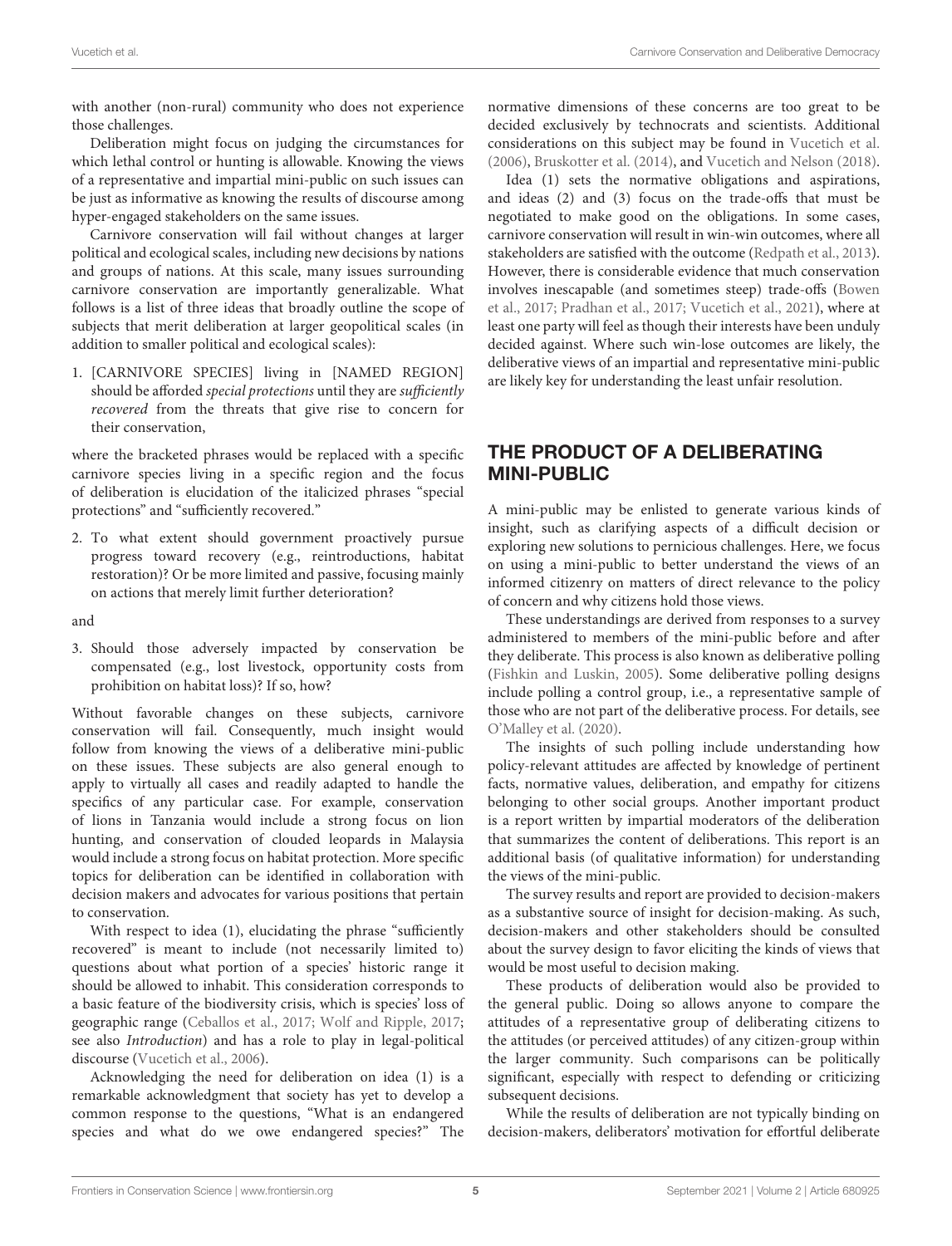may depend on their belief that decision-makers will take the results seriously.

# SELECTING DELIBERATORS

For heuristic value, consider an idealization where members of a mini-public are selected at random from the community. The key properties of such a mini-public would be:

- Maximization of an important principle of democracy, i.e., political equality, because every citizen has an equal chance of being selected [\(Fishkin and Luskin, 2005\)](#page-10-26).
- If the mini-public is large enough to overcome vagarious outcomes of random sampling, then it will be demonstrably representative, within a quantifiable margin of error and with respect to key socio-demographic and ethical dispositions (Mini-publics are commonly comprised of 100 to 300 members).
- Most or all of the deliberators will not have previously engaged the subject matter to be deliberated (carnivore conservation) to any significant depth. Consequently, the identities of deliberators are not prejudicially bound to particular policy positions. As a result, members of the mini-public are more likely to possess traits essential for deliberation, i.e., greater impartiality and less partisan behavior.

In reality, perfect random selection is partially limited by (i) being unable to identify every community member to whom invitations would be randomly issued and (ii) some sociodemographic groups may be more or less likely to accept an invitation to participate.

One mitigative action for this concern is to augment the selection process with some form of quota or random sampling that is stratified according to specified socio-demography traits. Regardless of selection method, basic socio-demographic traits by which representation might be judged include: gender, race, ethnicity, religion, age, affluence, education and political orientation. For the particular case of deliberating carnivore conservation, living environment (urban, rural, suburban) may also be a salient socio-demographic trait, given that rural people are often differently affected by carnivore conservation.

To mitigate unequal rates of accepting invitations, deliberators are often offered compensation for expenses incurred by their participation (travel, lodging) and given an honorarium to at least partially compensate for the opportunity cost of participation.

Regardless of how deliberators are invited, it is important to survey members of a mini-public so that its socio-demographic composition is known. Such knowledge is a pre-requisite for taking subsequent account of any socio-demographic-based bias that may exist within a mini-public.

# ENABLING DELIBERATORS' KNOWLEDGE

An essential element of deliberation is enabling deliberators to be informed of both salient facts and normative policy perspectives. An important means of doing so is to prepare a briefing booklet and make it available to deliberators prior to deliberation. Topics covered in the briefing booklet would include:

# Salient Facts

This information would focus on the conservation status of the carnivore species and conflicts that arise in efforts to conserve them. Decision-makers and special interest groups should be consulted to evaluate whether all of the salient facts have been included and expressed appropriately. Uncertainties about factual claims, if present, should be communicated. Beliefs without an objective factual basis should not be presented as factual claims. Such beliefs can be presented (see below), but they should be portrayed as value-based beliefs, rather than as facts. The sometimes difficulty of distinguishing factual claims from normative views [\(Putnam, 2002\)](#page-11-25) does not obviate the importance of making such distinctions. Failure to adequately navigate this distinction can impair the process's legitimacy (see below).

# Subjects of Deliberation

The subject of deliberation should be identified as precisely as necessary to aid decision-makers. For example, deliberating about whether people should have positive attitudes about carnivores is probably too vague to be of incisive value to most real-world conservation decisions. Examples of subjects that are likely to be usefully precise include, for example, whether a particular carnivore population should be hunted, whether/how owners of depredated livestock are compensated for their losses, whether/how a landowner should be compensated if habitat protection prevents the landowner from using their land as they otherwise might have.

# Appropriately Representative Range of Policy Perspectives

Policy perspectives are overtly normative. A policy perspective may align with some values and be antithetical to other values; they may favor or disfavor carnivore conservation. A policy position may be a general (e.g., making a case for the general importance of this carnivore) or specific (e.g., making a case for why and how certain stakeholders should be compensated for harms caused by carnivore conservation). The most useful expressions of a policy position go well-beyond mere assertion and include a carefully-constructed argument (e.g., [Coals et al.,](#page-9-11) [2019a](#page-9-11)[,b;](#page-9-12) [Vucetich et al., 2019\)](#page-11-14).

Decisions about what policy perspectives to include should be made in close consultation with special interest groups concerned with the issue. Policy perspectives should be expressed to the satisfaction of community leaders who advocate a particular position. A critical limit on this satisfaction is that a policy position cannot be deceptive or supported by ideas presented as factual claims but lack sufficient objective factual basis.

# Representation, Revisited

The composition of the mini-public is only one of two vital means through which representation is achieved. No less important to representation is the set of policy perspectives presented and details of their expression. Failure to adequately account for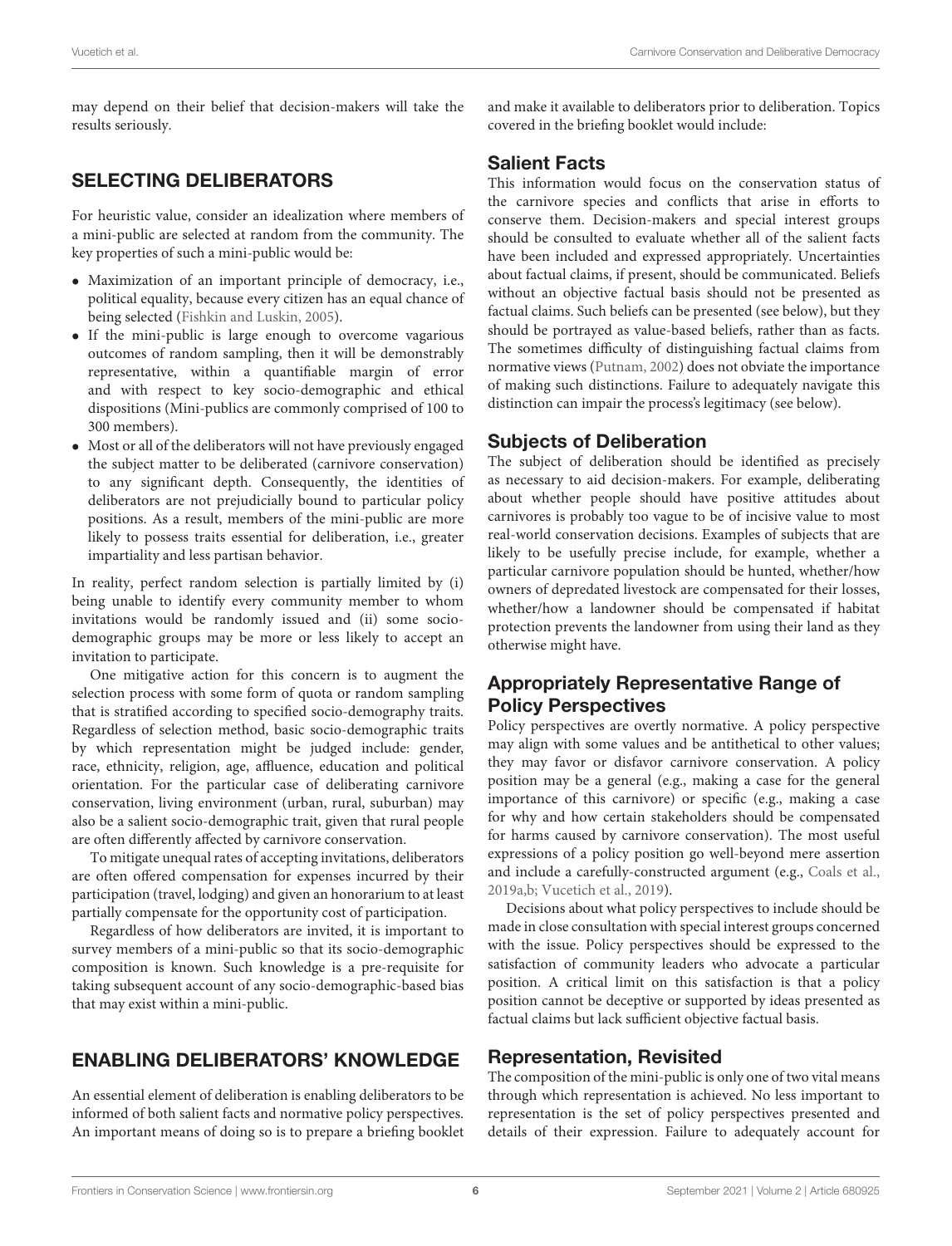this aspect of representation can impair the process's legitimacy (see below).

# Limitations

Endeavoring to enable deliberators' knowledge should not be conflated with knowledge playing its hoped-for role in deliberation. One concern is that hyper-engaged stakeholders often presuppose knowledge somewhat independently of whether that knowledge is accurate. As discussed earlier in this essay, this concern tends to be mitigated when mini-publics are comprised of persons with little prior exposure to the subject being deliberated.

Furthermore, post-deliberation surveys (discussed below) should be used to assess deliberators' knowledge and it influence on their attitudes. Many published accounts of deliberative democracy report that participants tend to be adequately informed of salient facts as well as have a common understanding of salient facts (e.g., [Luskin et al., 2002;](#page-10-27) Muhlberger and Weber, [2006;](#page-11-26) [Grönlund and Himmelroos, 2009\)](#page-10-28). Regardless, decision-makers should take account of those results when considering the views of a mini-public. Their facility in doing so would likely affect the process's legitimacy (discussed below). In any case, deliberation is fundamentally influenced by deliberators' understanding of facts, epistemic uncertainty surrounding particular factual claims, and the boundary between facts and values.

Finally, there is a perennial concern that some deliberators unduly persuade fellow deliberations, at least in part, because of their socio-economic status, communication skills, and their exercising particular ways of knowing while neglecting other ways of knowing. This concern is common to many forms of collaborative governance. For those interested to learn more about managing these concerns in the application of deliberative democracy, we recommend [Beauvais \(2018\)](#page-9-21), Polletta and Gardner [\(2018\)](#page-11-18), and [Benson \(2019\)](#page-9-22).

To gain a more concrete sense for the content of briefing booklets, see [Center for Deliberative Democracy \(2021b\)](#page-9-23).

# VENUES FOR AND STRUCTURE OF **DELIBERATION**

Deliberation may be conducted, for example, by convening deliberators to a meeting hall for a week-end long meeting or a series of shorter meetings held over a longer period. Deliberation may also be conducted through on-line venues. Online deliberation favors a series of shorter meeting spread over several weeks or perhaps a couple of months. While face-to-face deliberation has obvious value, so too does on-line deliberation. First, carnivore conservation is typically not afforded enough financial resources to fund face-to-face meetings. Second, the effectiveness of on-line deliberation is at least promising (Janssen and Kies, [2005;](#page-10-29) [Coleman and Moss, 2012;](#page-9-24) [Friess and Eilders,](#page-10-30) [2015\)](#page-10-30). Third, internet-based conferencing software capable of delivering all the services required for deliberation has recently become more accessible. Fourth, the global COVID-19 pandemic has given new value to virtual meetings.

Regardless of the venue, key features of deliberation include: Preliminaries

- Distribute briefing booklet and administer pre-deliberation survey.
- Preliminary interactions among deliberators for the primary purpose of building trust and open-mindedness.
- Succinct presentations by experts to review the background (factual) information with ample opportunity for deliberators to ask questions of experts.
- Succinct presentations by advocates for the policy positions with ample opportunity for deliberators to ask questions of the advocates.
- These presentations are intended to be reiterative of material presented in the briefing booklet and reinforce the learning of that material.

### Deliberations

- Deliberation would be organized into a series of meetings with each focused on a particular topic or set of topics, such as the topics outlined in The Subject of Deliberation.
- The structure of each meeting might include:
	- Before meeting, remind deliberators of meeting's topic and most pertinent portions of the briefing booklet.
	- Begin meeting with a brief orientation by a meeting organizer.
	- Much of the meeting (perhaps 60 min) is for deliberation in small groups (perhaps 6–10 people) with a moderator, where ideas can be deliberated with care and an even exchange of listening and responding. The moderators' role is to make sure that deliberators stay on topic and maintain civil and inclusive discourse. These meetings are recorded. Members of small groups are selected at random from the mini-public for each meeting.
	- Some provision should be made for small groups to report the nature of their deliberations back to the entire minipublic.
	- Organizers also record new questions as they arise throughout the deliberative process. These questions would be answered as soon as possible by appropriate experts or advocates.

This outline is intended to offer a general sense for guiding participants through deliberation, not to serve as a precise planning document. For more on the implementation of a deliberative mini-public, see [Grönlund et al., 2014.](#page-10-31)

Deliberations need to be led by moderators with sufficient expertise to mitigate the undue influence of unequal power dynamics among deliberators. This need is not particular to deliberative democracy; rather it is a common concern for all collaborative governance processes. As such, much has been written about the manifestations and mitigation of such power [\(Kadlec and Friedman, 2007;](#page-10-32) [Mansbridge et al., 2010;](#page-11-27) [Purdy,](#page-11-28) [2012;](#page-11-28) [Choi and Robertson, 2014;](#page-9-25) [Polletta and Gardner, 2018\)](#page-11-18). Anyone planning to implement a deliberative process should plan accordingly.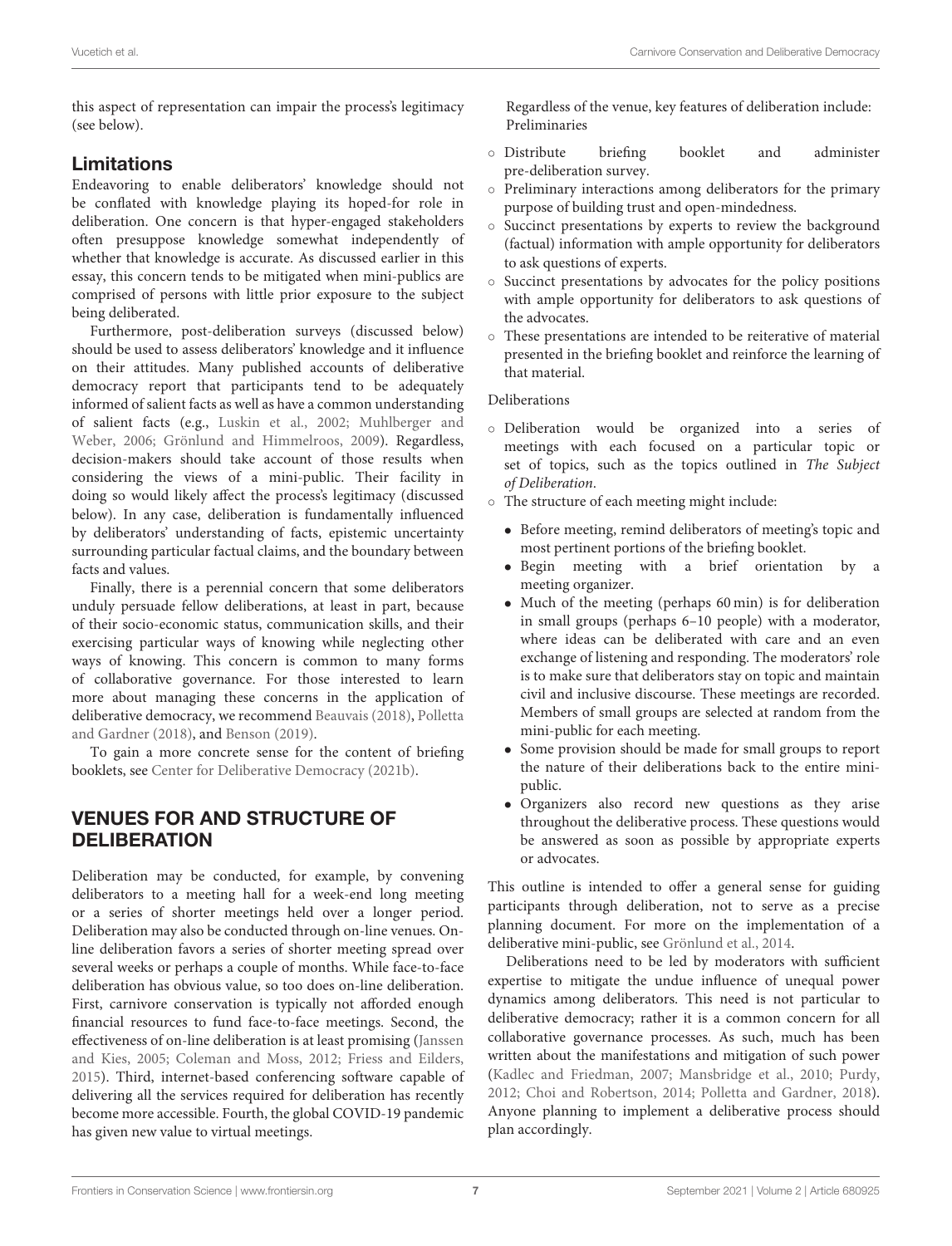Furthermore, in cultures with low rates of literacy and heterogeneous levels of education, much attention must be given to creating a process where existing political inequalities are mitigated, not reinforced. To this end, a fair participatory process (deliberative democracy or otherwise) requires an environment where participants can feasibly (i) become sufficiently knowledgeable of the issue and (ii) express themselves without being dominated by others. The quality of process is directly tied to these conditions. This condition turns out to be of great concern in any culture [\(Agarwal, 2001;](#page-9-26) Hickey and Mohan, [2004;](#page-10-33) [Morales and Harris, 2014\)](#page-11-29), not only cultures with low rates of literacy and heterogeneous levels of education.

Similarly, the quality of a process like that described depends on selection of appropriate subject-matter experts. Such selection should not be taken for granted. Furthermore, this concern is not particular to mini-public deliberation, but is common to many processes of collaborative governance. Little has been written about this topic; one of the few such treatments is [Roberts et al.](#page-11-30) [\(2020\)](#page-11-30). Other considerations for selection and functioning of subject-matter experts are implied by papers such as [Williams](#page-11-31) [\(2001\)](#page-11-31), [Lavin et al. \(2007\)](#page-10-34), [Rice-Bailey \(2016\)](#page-11-32), and [Tangney](#page-11-33) [\(2017\)](#page-11-33).

# PRE- AND POST-DELIBERATION SURVEYS

Pre- and post-deliberation surveys are designed to elicit deliberators' attitudes about the subject of deliberation, as well as knowledge of salient facts and other information that may be useful in explaining heterogeneity among deliberators' attitudes. Other information might include socio-demographic traits or more basic beliefs about conservation and justice (e.g., Hülle et al., [2018;](#page-10-35) [Vucetich et al., 2021\)](#page-11-1).

Some survey items can be asked once (before deliberation), such as socio-demographic traits that do not change with deliberation. Some survey items can be asked twice (before and after deliberation), for cases where there is value in knowing how attitudes or knowledge of salient facts changed as a result of deliberation.

Prior research on deliberative democracy indicates that:

- Enough deliberators tend to become appropriately knowledgeable of salient facts to assess the influence of knowledge on policy-relevant attitudes (e.g., [Barabas, 2004;](#page-9-15) [Andersen and Hansen, 2007;](#page-9-16) [Farrar et al., 2010;](#page-10-20) [Esterling et](#page-10-21) al., [2011\)](#page-10-21).
- Much variation in attitude change is attributable to gains in the deliberators' knowledge of salient facts [\(Fishkin and Luskin,](#page-10-26) [2005\)](#page-10-26).
- Much of the variation in policy attitudes that remains after deliberation likely is attributable to variation in deliberators' basic beliefs [\(Fishkin and Luskin, 2005\)](#page-10-26).
- Deliberation has illuminating effects on the tendency for some deliberators to moderate their views and others to adopt more extreme views (e.g., [Wojcieszak, 2012,](#page-12-1) [Lindell et al., 2017\)](#page-10-36).
- Individuals who deliberate tend to display single-peaked preferences, which is a technical, but important concept in social choice theory, whereby an individual has a most preferred option and preference for alternatives decreases as

the alternative is less like the preferred option [\(List et al., 2013,](#page-10-37) [List, 2018\)](#page-10-38). That condition greatly facilitates aggregation of individual preferences into a social choice that is rational. That condition should not be taken for granted.

Finally, these surveys also indicate the overall prevalence of particular attitudes for a representative sample of deliberating citizens. Prior research into deliberative democracy gives strong indication that deliberative democracy is, at least, valuable for providing a distinctively valuable understanding the human dimensions of carnivore conservation.

# **LEGITIMACY**

Because the results of a deliberating mini-public are typically considered advisory (not binding) to decision-makers, it is important for decision-makers to take sincere and adequate account of the advice. Such accounting requires decision makers seeing the entire process as politically legitimate—from preparing the briefing booklet, to selection of deliberators, to execution of the deliberation, including the selection of subject-matter experts and advocates. An important means for evaluating political legitimacy is to ask decision-makers their views on the matter through, for example, structured interviews that account for each step of the process. For emphasis, what is to be evaluated is the legitimacy of the process without regard for the outcome of the process, before the process is executed.

Assessing political legitimacy from the perspective of the general public is also valuable. If, for example, decision-makers neglect the results of deliberation, but the general public indicates that the process is politically legitimate, then members of the general public may use the results of deliberation to pressure decision-makers or appeal to the general public.

Special interests' views on the political legitimacy of the process is also likely important to assess. For example, an influential special interest can obstruct decision-makers in applying the results of deliberation. If, however, a special interest acknowledged the political legitimacy of the deliberative process in advance of knowing its result; then the special interest would, at least, have less public justification for being obstructionist.

Successful deliberation requires deliberators to be motivated to do the demanding work of deliberation. That motivation is favored by deliberators' belief that the results of their work will be taken seriously. That belief can be fostered by acknowledgments of the process's political legitimacy.

Finally, political legitimacy is a broad and complex topic for political science in general, as well as more specific domains such as environmental governance and deliberative democracy. Readers unfamiliar with this literature can find access to it through papers such as [Buchanan \(2002\)](#page-9-27), [Parkinson \(2003\)](#page-11-34), Hogl et al. [\(2012\)](#page-10-39), and [Fabienne \(2017\)](#page-10-40).

# WOULD DELIBERATIVE DEMOCRACY FAVOR CARNIVORE CONSERVATION?

Deliberative democracy is distinctive among various modes of collaborative environmental governance. First, deliberative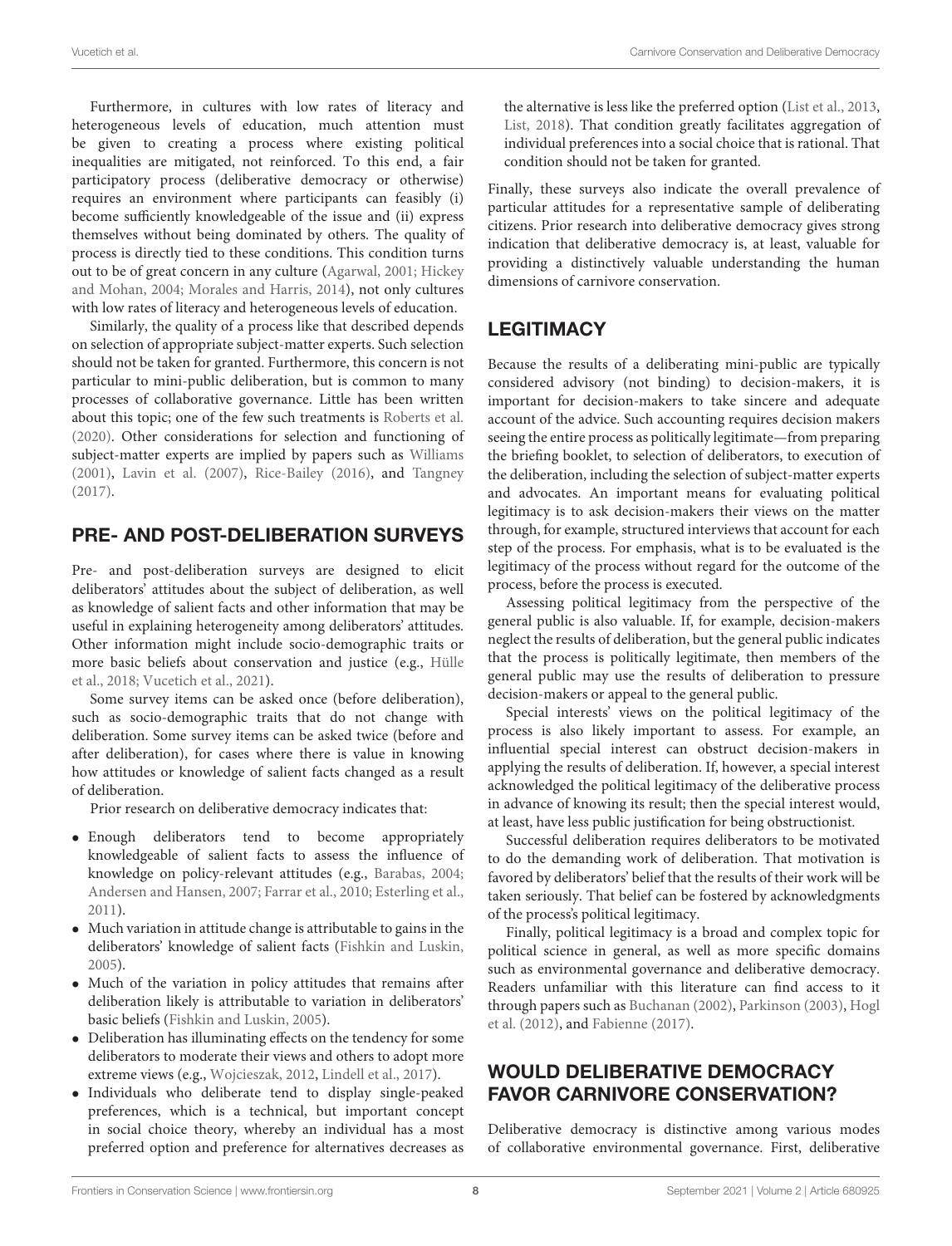democracy is better-designed than other processes to handle cases where the object of conservation (carnivores) is not sufficiently valued by those who are most detrimental to its conservation. Carnivore conservation is, of course, emblematic of such cases. Second, deliberative democracy engenders a rich kind of representation and impartiality that is far more difficult to achieve through processes that focus on managing conflicts among hyper-engaged stakeholders. Deliberative democracy also has a track record of being successfully applied to complicated issues across a wide range of cultural settings, including within deeply divided societies (e.g., [Luskin et al., 2014\)](#page-10-41).

While deliberative democracy is appreciated for its positive features—most generally its claims to being representative and deliberative—it does draw criticism. Two criticisms of general importance and relevant to conserving biodiversity are [\(Dryzek, 2000;](#page-10-3) [Young, 2001\)](#page-12-2): First, the conditions for genuine representation and deliberation are too difficult to reliably achieve in most real-world settings. Second, while an adequately implemented mini-public will claim to favor—as a matter of principle—a procedurally just outcome; there is no assurance that it will result in a *just outcome* as perceived by any particular group [\(Vucetich et al., 2018\)](#page-11-4). For additional limitations on the role of deliberation in the environmental space, see [Flynn \(2009\)](#page-10-42).

Returning to the specifics of carnivore conservation, two questions merit attention:

- 1. Under what conditions, if any, is a large diverse community represented by a deliberative mini-public likely to favor carnivore conservation, even when doing so is against the expressed interest of some members of the larger community?
- 2. If the views of a deliberative mini-public are not binding, what influences might prevent those views from being manifest?

The second question is likely easier to answer than the first. The views of a mini-public may be disregarded if the process's legitimacy was not established and (or) if a special interest uses its power to obstruct the decision-making process. The undue influence of special interests (and corruption) in conservation politics extends far beyond concerns particular to deliberative democracy. In the United States, for example, there is strong support for the Endangered Species Act (ESA), regardless of political orientation [\(Bruskotter et al., 2018b;](#page-9-28) Offer-Westort et al., [2020\)](#page-11-35). Yet, special interests have maintained consistent pressure on Republican lawmakers to dismantle the Endangered Species Act (ESA) and Democratic presidential administrations to weaken the ESA [\(Vucetich and Nelson, 2014;](#page-11-36) Center for Biological Diversity, [2015;](#page-9-29) [Bruskotter et al., 2018a\)](#page-9-30).

With respect to the first question, it is important to acknowledge that most conservation challenges are multifaceted, requiring multiple approaches. As such, we do not suppose that simply inserting a mini-public into a governance process would be sufficient by itself to solve hardly any conservation problem. Nor do we suppose that a mini-public is the critical missing tool for every conservation problem. Rather we suppose that it may be especially useful for cases, and where (i) those who most harm a species are politically overrepresented, as discussed in One Concern, and (ii) hyper-engaged stakeholders obstruct sought-after levels representation and impartiality, as discussed in A Second Concern. Where conservation cannot be advanced without, for example, better enabling a government to more effectively manifest citizens' will, then employment of a minipublic by itself would be insufficient.

While those concerns are common to many conservation problems, they are not the limiting obstacle to all conservation problems. For example, some cases are limited by governments that are willing to enact conservation supported by democratic processes, but unable to do so due to limited power (e.g., as in the presence of certain instances of transnational crime). We expect mini-public to be useful to the extent that a particular conservation case is limited by the two abovementioned concerns.

That first question—about conditions under which deliberative democracy is likely to be successful—raised other considerations and difficult questions. In particular, existing research suggests that representative samples of citizens tend to be supportive of carnivore conservation [\(Williams et al.,](#page-11-37) [2002;](#page-11-37) [Bruskotter et al., 2018b\)](#page-9-28) and sensitive to the needs of those whose physical and financial well-being is genuinely impacted by conservation [\(Vaske et al., 2013;](#page-11-38) [Slagle et al., 2017\)](#page-11-39). If those judgments are even approximately accurate, then it also seems plausible that the views of a mini-public will favor carnivore conservation when the details of the case represent a win-win scenario (sensu, [Redpath et al., 2013\)](#page-11-22).

Far less certain, it seems, would be cases that involve win-lose outcomes, where at least one party within the larger community believes that certain outcomes would leave their interests (or carnivores' interests) unduly overridden. One concern with such cases is the difficulty of reliably distinguishing win-win and winlose scenarios, and distinguishing outcomes that involve a "loss" from those that are unfair.

Furthermore, views on fair and just adjudication of conflicts between humans and nature vary widely among writers (e.g., [Vucetich et al., 2018;](#page-11-4) [Washington et al., 2018;](#page-11-40) [Treves et al.,](#page-11-41) [2019\)](#page-11-41), but little is known about the prevalence of such views among the planet's citizens. While much is known about the social psychology of social justice—which is concerned with adjudicating conflicts that include only human interests (e.g., [Miller, 1999\)](#page-11-42), very little is known about the social psychology pertaining to the fair and just adjudication of conflicts between humans and nature (but see [Vucetich et al., 2021\)](#page-11-1).

These connections to justice are useful for another reason. Specifically, justice may be evaluated according to the procedure that led to an outcome and (or) the outcome itself. If the deliberations of a mini-public are properly executed, then there is an arguable (not indisputable) sense by which the outcome is procedurally just. The question, without a broadly agreed upon answer, is, "What does outcome justice look like when adjudicating the myriad ways for which the interests of humans and non-human nature conflict?"

The general failure of carnivore conservation allows for the possibility that deliberative democracy, which has not to our knowledge ever been applied to carnivore conservation, is essential (if not sufficient) for realizing procedural justice and outcome justice—a condition that might be called the flourishing coexistence between carnivores and humans. And,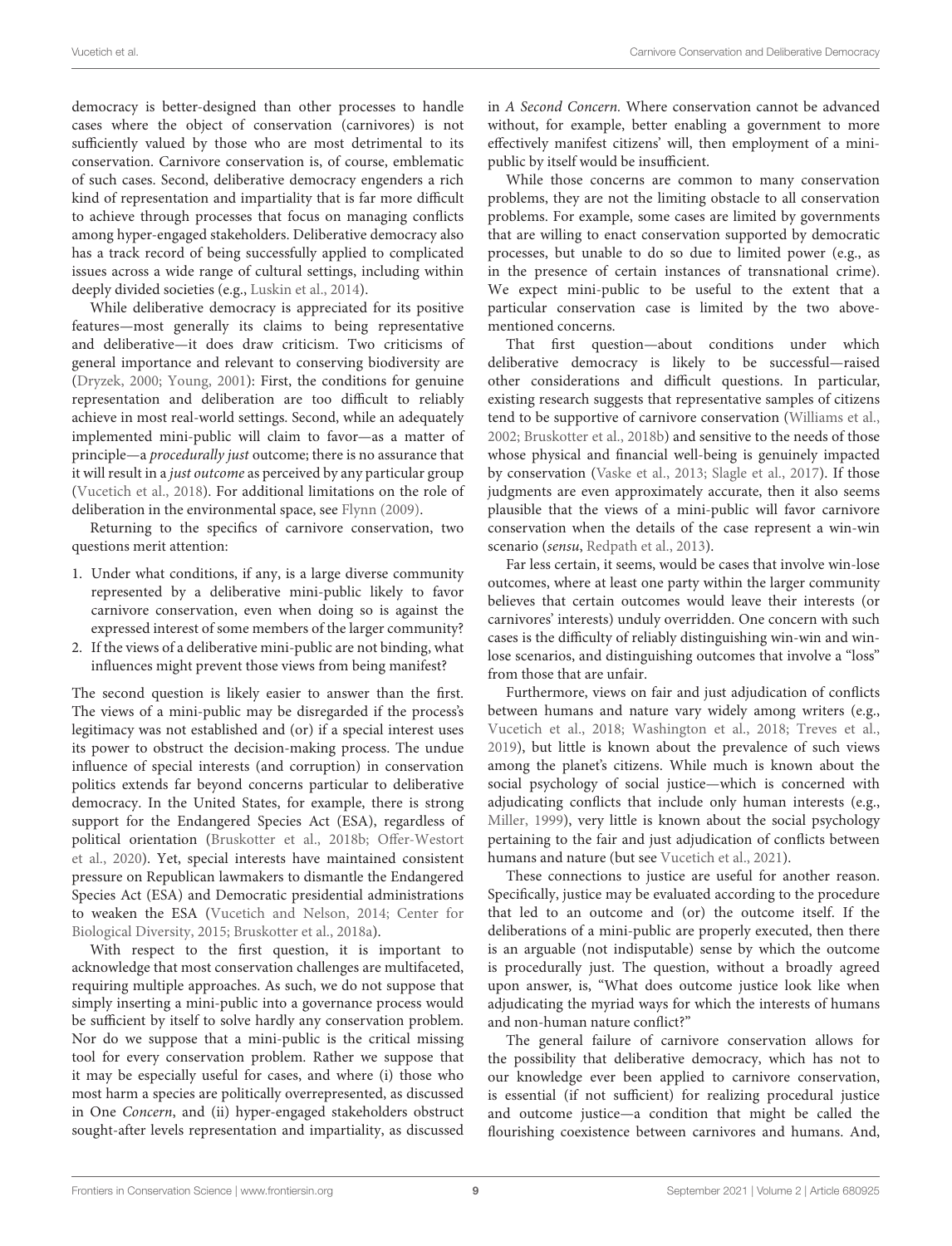even if deliberative democracy failed, the nature of the failure would be richly insightful. In any case, the broad failure of current carnivore conservation cries for the need to try something different. To that end, deliberative mini-publics stands out.

# DATA AVAILABILITY STATEMENT

The original contributions generated for the study are included in the article/supplementary material, further inquiries can be directed to the corresponding author/s.

## **REFERENCES**

- <span id="page-9-26"></span>Agarwal, B. (2001). Participatory exclusions, community forestry, and gender: an analysis for South Asia and a conceptual framework. World Dev. 29, 1623–1648. doi: [10.1016/S0305-750X\(01\)00066-3](https://doi.org/10.1016/S0305-750X(01)00066-3)
- <span id="page-9-7"></span>Alves, L. C. P. D. S., Zappes, C. A., and Andriolo, A. (2012). Conflicts between river dolphins (Cetacea: Odontoceti) and fisheries in the Central Amazon: a path toward tragedy?. Zoologia (Curitiba) 29, 420–429. doi: [10.1590/S1984-46702012000500005](https://doi.org/10.1590/S1984-46702012000500005)
- <span id="page-9-16"></span>Andersen, V. N., and Hansen, K. M. (2007). How deliberation makes better citizens: the Danish deliberative poll on the euro. Eur. J. Polit. Res. 46, 531–556. doi: [10.1111/j.1475-6765.2007.00699.x](https://doi.org/10.1111/j.1475-6765.2007.00699.x)
- <span id="page-9-8"></span>Attfield, R. (1998). Existence value and intrinsic value. Ecol. Econom. 24, 163–168. doi: [10.1016/S0921-8009\(97\)00140-7](https://doi.org/10.1016/S0921-8009(97)00140-7)
- <span id="page-9-3"></span>Bächtiger, A., Dryzek, J. S., Mansbridge, J., and Warren, M. E. (eds). (2018). The Oxford Handbook of Deliberative Democracy. Oxford: Oxford University Press. doi: [10.1093/oxfordhb/9780198747369.001.0001](https://doi.org/10.1093/oxfordhb/9780198747369.001.0001)
- <span id="page-9-15"></span>Barabas, J. (2004). How deliberation affects policy opinions. Am. Polit. Sci. Rev. 98, 687–701. doi: [10.1017/S0003055404041425](https://doi.org/10.1017/S0003055404041425)
- <span id="page-9-21"></span>Beauvais, E. (2018). "Deliberation and equality," in The Oxford Handbook of Deliberative Democracy, eds A. Bächtiger, J. S. Dryzek, J. Mansbridge, and M. E. Warren (Oxford: Oxford University Press), 144–155. doi: [10.1093/oxfordhb/9780198747369.013.32](https://doi.org/10.1093/oxfordhb/9780198747369.013.32)
- <span id="page-9-17"></span>Beauvais, E., and Warren, M. E. (2019). What can deliberative minipublics contribute to democratic systems?. Eur. J. Polit. Res. 58, 893–914. doi: [10.1111/1475-6765.12303](https://doi.org/10.1111/1475-6765.12303)
- <span id="page-9-22"></span>Benson, J. (2019). Deliberative democracy and the problem of tacit knowledge. Polit. Philos. Econ. [18, 76–97. doi: 10.1177/1470594X187](https://doi.org/10.1177/1470594X18782086) 82086
- <span id="page-9-0"></span>Bodin, Ö. (2017). Collaborative environmental governance: achieving collective action in social-ecological systems. Science 357:eaan1114. doi: [10.1126/science.aan1114](https://doi.org/10.1126/science.aan1114)
- <span id="page-9-5"></span>Bohman, J. (1998). Survey article: the coming of age of deliberative democracy. J. Pol. Phil. 6, 400–425. doi: [10.1111/1467-9760.00061](https://doi.org/10.1111/1467-9760.00061)
- <span id="page-9-20"></span>Bowen, K. J., Cradock-Henry, N. A., Koch, F., Patterson, J., Häyhä, T., Vogt, J., et al. (2017). Implementing the "sustainable development goals": towards addressing three key governance challenges—collective action, trade-offs, and accountability. Curr. Opin. Environ. Sustain. 26, 90–96. doi: [10.1016/j.cosust.2017.05.002](https://doi.org/10.1016/j.cosust.2017.05.002)
- <span id="page-9-1"></span>Brooks, J. S., Waylen, K. A., and Mulder, M. B. (2012). How national context, project design, and local community characteristics influence success in community-based conservation projects. Proc. Natl. Acad. Sci. U. S. A. 109, 21265–21270. doi: [10.1073/pnas.1207141110](https://doi.org/10.1073/pnas.1207141110)
- <span id="page-9-14"></span>Brown, M. (2018). "Deliberation and representation," in The Oxford Handbook of Deliberative Democracy, eds A. Bächtiger, J. S. Dryzek, J. Mansbridge, and M. E. Warren (Oxford: Oxford University Press), 171–186. doi: [10.1093/oxfordhb/9780198747369.013.58](https://doi.org/10.1093/oxfordhb/9780198747369.013.58)
- <span id="page-9-30"></span>Bruskotter, J. T., Vucetich, J. A., and Berardo, R. (2018a). Support for the Endangered Species Act remains high as Trump administration and Congress try to gut it. The Conversation. Available online at: [https://theconversation.](https://theconversation.com/support-for-the-endangered-species-act-remains-high-as-trump-administration-and-congress-try-to-gut-it-95279) [com/support-for-the-endangered-species-act-remains-high-as-trump](https://theconversation.com/support-for-the-endangered-species-act-remains-high-as-trump-administration-and-congress-try-to-gut-it-95279)[administration-and-congress-try-to-gut-it-95279](https://theconversation.com/support-for-the-endangered-species-act-remains-high-as-trump-administration-and-congress-try-to-gut-it-95279) (accessed March 5, 2021).

## AUTHOR CONTRIBUTIONS

JV led the development of the manuscript. DM and JB contributed to conceptual refinement and writing. All authors contributed to the article and approved the submitted version.

# FUNDING

JV is grateful to McIntire-Stennis Grant (USDA-Nifa# 1024734) for support associated with this project.

- <span id="page-9-19"></span>Bruskotter, J. T., Vucetich, J. A., Enzler, S., Treves, A., and Nelson, M. P. (2014). Removing protections for wolves and the future of the U.S. Endangered Species Act (1973). Conserv. Lett. 7, 401–407. doi: [10.1111/conl.12081](https://doi.org/10.1111/conl.12081)
- <span id="page-9-28"></span>Bruskotter, J. T., Vucetich, J. A., Slagle, K. M., Berardo, R., Singh, A. S., and Wilson, R. S. (2018b). Support for the U.S. Endangered Species Act over time and space: Controversial species do not weaken public support for protective legislation. Conserv. Lett. 11:e12595. doi: [10.1111/conl.12595](https://doi.org/10.1111/conl.12595)
- <span id="page-9-27"></span>Buchanan, A. (2002). Political legitimacy and democracy. Ethics 112, 689–719. doi: [10.1086/340313](https://doi.org/10.1086/340313)
- <span id="page-9-13"></span>Burnham, D., Hinks, A. E., and Macdonald, D. W. (2012). Life and dinner under the shared umbrella: patterns in felid and primate communities. Folia Primatol. 83, 148–170. doi: [10.1159/000342400](https://doi.org/10.1159/000342400)
- <span id="page-9-6"></span>Carlson, S. C., Dietsch, A. M., Slagle, K. M., and Bruskotter, J. T. (2020). The VIPs of wolf conservation: how values, identity, and place shape attitudes toward [wolves in the United States.](https://doi.org/10.3389/fevo.2020.00006) Front. Ecol. Evol. 8:6. doi: 10.3389/fevo.2020. 00006
- <span id="page-9-18"></span>Ceballos, G., Ehrlich, P. R., and Dirzo, R. (2017). Biological annihilation via the ongoing sixth mass extinction signaled by vertebrate population losses and declines. Proc. Natl. Acad. Sci. U. S. A. 114, E6089–E6096. doi: [10.1073/pnas.1704949114](https://doi.org/10.1073/pnas.1704949114)
- <span id="page-9-29"></span>Center for Biological Diversity (2015). Cutting the Safety Net: The Obama Administration's Stealth Attack on the Endangered Species Act. Available online at: [https://www.biologicaldiversity.org/programs/biodiversity/endangered\\_](https://www.biologicaldiversity.org/programs/biodiversity/endangered_species_act/pdfs/ESA_Attack.pdf) [species\\_act/pdfs/ESA\\_Attack.pdf](https://www.biologicaldiversity.org/programs/biodiversity/endangered_species_act/pdfs/ESA_Attack.pdf) (accessed March 5, 2021).
- <span id="page-9-4"></span>Center for Deliberative Democracy (2021a). Deliberative Polling World Map. Available online at: [https://cdd.stanford.edu/mm/2020/07/deliberative](https://cdd.stanford.edu/mm/2020/07/deliberative-polling-map.pdf)[polling-map.pdf](https://cdd.stanford.edu/mm/2020/07/deliberative-polling-map.pdf) (accessed March 5, 2021).
- <span id="page-9-23"></span>Center for Deliberative Democracy (2021b). Briefing Materials. Available online at: <https://cdd.stanford.edu/briefing-materials/> (accessed March 5, 2021).
- <span id="page-9-9"></span>Chicago Tribune (2021). A Wolf Slaughter in Wisconsin is Reason to Restore Protective Status. Chicago, IL: Tribune Publishing.
- <span id="page-9-25"></span>Choi, T., and Robertson, P. J. (2014). Deliberation and decision in collaborative governance: a simulation of approaches to mitigate power imbalance. J. Public Admin. Res. Theory [24, 495–518. doi: 10.1093/jopart/](https://doi.org/10.1093/jopart/mut003) mut003
- <span id="page-9-12"></span>Coals, P., Burnham, D., Johnson, P. J., Loveridge, A., Macdonald, D. W., Williams, V. L., et al. (2019b). Deep uncertainty, public reason, the conservation of biodiversity and the regulation of markets for lion skeletons. Sustainability 11:5085. doi: [10.3390/su11185085](https://doi.org/10.3390/su11185085)
- <span id="page-9-11"></span>Coals, P., Burnham, D., Loveridge, A., Macdonald, D. W., Sas-Rolfes, M. T., Williams, V. L., et al. (2019a). The ethics of human–animal relationships and public discourse: a case study of lions bred for their bones. Animals 9:52. doi: [10.3390/ani9020052](https://doi.org/10.3390/ani9020052)
- <span id="page-9-24"></span>Coleman, S., and Moss, G. (2012). Under construction: the field of online deliberation research. J. Inf. Technol. Polit. 9, 1–15. doi: [10.1080/19331681.2011.635957](https://doi.org/10.1080/19331681.2011.635957)
- <span id="page-9-10"></span>Creel, S., M'soka, J., Droge, E., Rosenblatt, E., Becker, M. S., Matandiko, W., et al. (2016). Assessing the sustainability of African lion trophy hunting, [with recommendations for policy](https://doi.org/10.1002/eap.1377) Ecol. Appl. 26, 2347–2357. doi: 10.1002/ eap.1377
- <span id="page-9-2"></span>Daniels, S. E., and Walker, G. B. (2001). Working Through Environmental Conflict. Westport, CT: Praeger.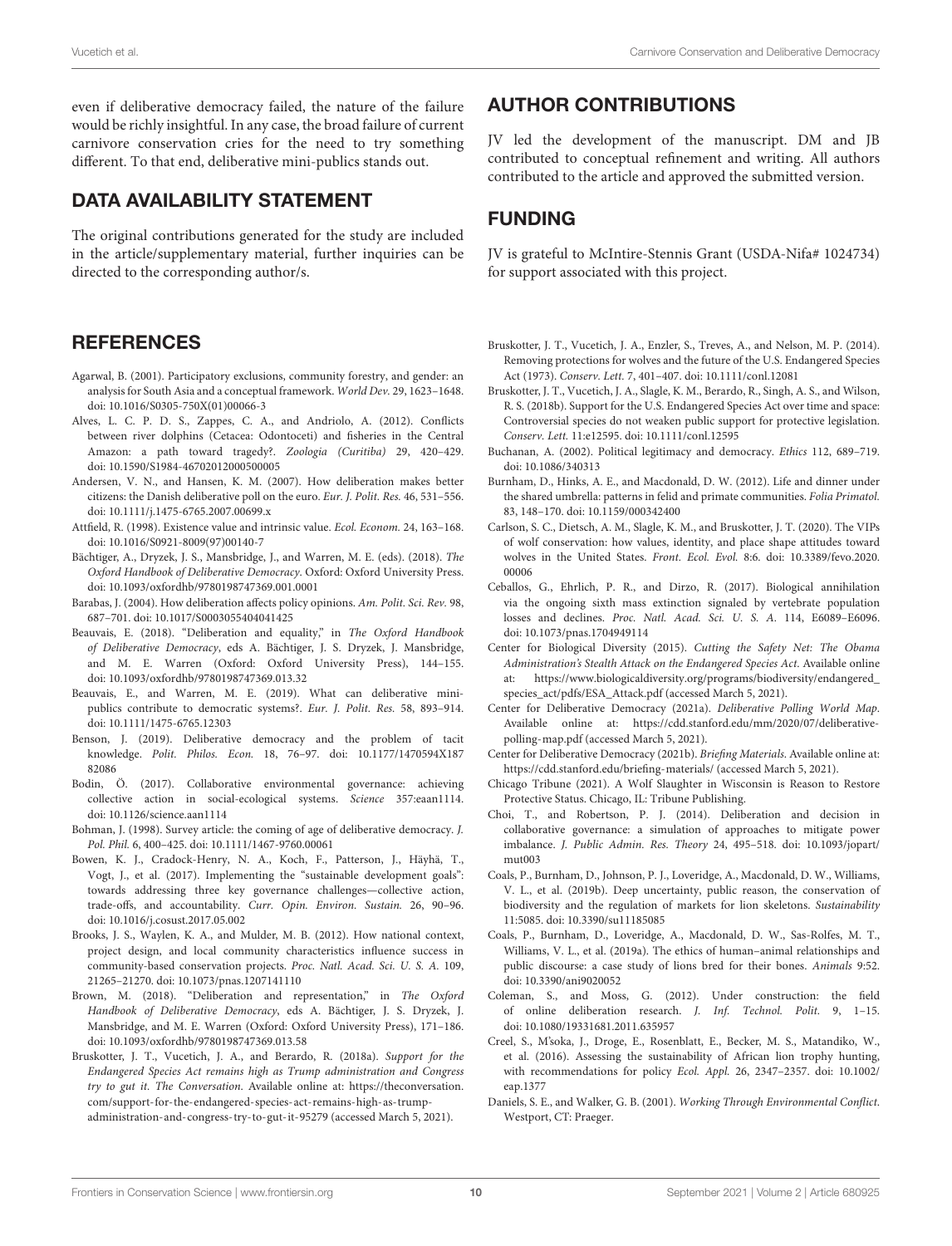- <span id="page-10-10"></span>Dickman, A., Cooney, R., Johnson, P. J., Louis, M. P., and Roe, D. (2019). Trophy hunting bans imperil biodiversity. Science 365, 874–874. doi: [10.1126/science.aaz0735](https://doi.org/10.1126/science.aaz0735)
- <span id="page-10-11"></span>Downes, L. (2013). Wolf haters. New York Times.
- <span id="page-10-3"></span>Dryzek, J. (2000). Deliberative Democracy and Beyond. Liberals, Critics, Contestations. Oxford: Oxford University Press.
- <span id="page-10-9"></span>Duffield, J., Neher, C., and Patterson, D. (2006). Wolves and People in Yellowstone: Impacts on the Regional Economy. Yellowstone Park Foundation. Available online at: [https://defenders.org/sites/default/files/publications/wolves\\_and\\_](https://defenders.org/sites/default/files/publications/wolves_and_people_in_yellowstone.pdf) [people\\_in\\_yellowstone.pdf](https://defenders.org/sites/default/files/publications/wolves_and_people_in_yellowstone.pdf) (accessed March 5, 2021).
- <span id="page-10-21"></span>Esterling, K. M., Neblo, M. A., and Lazer, D. M. (2011). Means, motive, and opportunity in becoming informed about politics: a deliberative field experiment with members of Congress and their constituents. Public Opin. Q. 75, 483–503. doi: [10.1093/poq/nfr001](https://doi.org/10.1093/poq/nfr001)
- <span id="page-10-14"></span>Evans, J. H., and Hargittai, E. (2020). Who doesn't trust Fauci? The public's belief in the expertise and shared values of scientists in the COVID-19 pandemic. Socius [6, 1–13. doi: 10.1177/23780231209](https://doi.org/10.1177/2378023120947337) 47337
- <span id="page-10-40"></span>Fabienne, P. (2017). "Political legitimacy," in The Stanford Encyclopedia of Philosophy (Summer 2017 Edition), ed E. N. Zalta (Stanford University). Available online at: [https://plato.stanford.edu/archives/sum2017/entries/](https://plato.stanford.edu/archives/sum2017/entries/legitimacy/) [legitimacy/](https://plato.stanford.edu/archives/sum2017/entries/legitimacy/) (accessed April 25, 2017).
- <span id="page-10-20"></span>Farrar, C., Fishkin, J. S., Green, D. P., List, C., Luskin, R. C., and Paluck, E. L. (2010). Disaggregating deliberation's effects: An experiment within a deliberative poll. Br. J. Polit. Sci. [40, 333–347. doi: 10.1017/S00071234099](https://doi.org/10.1017/S0007123409990433) 90433
- <span id="page-10-4"></span>Fishkin, J. S. (2018). Democracy When the People are Thinking: Revitalizing Our Politics Through Public Deliberation. Oxford: Oxford University Press. doi: [10.1093/oso/9780198820291.001.0001](https://doi.org/10.1093/oso/9780198820291.001.0001)
- <span id="page-10-25"></span>Fishkin, J. S., He, B., Luskin, R. C., and Siu, A. (2010). Deliberative democracy in an unlikely place: deliberative polling in China. Br. J. Polit. Sci. 40, 435–448. doi: [10.1017/S0007123409990330](https://doi.org/10.1017/S0007123409990330)
- <span id="page-10-26"></span>Fishkin, J. S., and Luskin, R. C. (2005). Experimenting with a democratic ideal: deliberative polling and public opinion. Acta Politica 40, 284–298. doi: [10.1057/palgrave.ap.5500121](https://doi.org/10.1057/palgrave.ap.5500121)
- <span id="page-10-24"></span>Fishkin, J. S., Mayega, R. W., Atuyambe, L., Tumuhamye, N., Ssentongo, J., Siu, A., et al. (2017). Applying deliberative democracy in Africa: Uganda's first deliberative polls. Daedalus [146, 140–154. doi: 10.1162/DAED\\_a\\_](https://doi.org/10.1162/DAED_a_00453) 00453
- <span id="page-10-13"></span>Flykt, A., Johansson, M., Karlsson, J., Lindeberg, S., and Lipp, O. V. (2013). Fear of wolves and bears: physiological responses and negative associations in a Swedish sample. Hum. Dimens. Wildl. 18, 416–434. doi: [10.1080/10871209.2013.810314](https://doi.org/10.1080/10871209.2013.810314)
- <span id="page-10-42"></span>Flynn, B. (2009). "Planning cells and citizen juries in environmental policy: deliberation and its limits," in Public Participation and Better Environmental Decisions, ed F. H. J. M. Coenen (Dordrecht: Springer), 57–71. doi: [10.1007/978-1-4020-9325-8\\_4](https://doi.org/10.1007/978-1-4020-9325-8_4)
- <span id="page-10-30"></span>Friess, D., and Eilders, C. (2015). A systematic review of online deliberation research. Policy Internet [7, 319–339. doi: 10.1002/](https://doi.org/10.1002/poi3.95) poi3.95
- <span id="page-10-17"></span>Gerber, M., Bächtiger, A., Shikano, S., Reber, S., and Rohr, S. (2018). Deliberative abilities and influence in a transnational deliberative poll (EuroPolis). Br. J. Polit. Sci. [48, 1093–1118. doi: 10.1017/S00071234160](https://doi.org/10.1017/S0007123416000144) 00144
- <span id="page-10-6"></span>Giam, X. (2017). Global biodiversity loss from tropical deforestation. Proc. Natl. Acad. Sci. U. S. A. [114, 5775–5777. doi: 10.1073/pnas.17062](https://doi.org/10.1073/pnas.1706264114) 64114
- <span id="page-10-15"></span>Goodin, R. E. (2004). Representing diversity. Br. J. Polit. Sci. 34, 453–468. doi: [10.1017/S0007123404000134](https://doi.org/10.1017/S0007123404000134)
- <span id="page-10-2"></span>Gregory, R., Failing, L., Harstone, M., Long, G., McDaniels, T., and Ohlson, D. (2012). Structured Decision Making: A Practical Guide to Environmental Management Choices[. Chichester: Wiley-Blackwell. doi: 10.1002/97814443](https://doi.org/10.1002/9781444398557) 98557
- <span id="page-10-31"></span>Grönlund, K., Bächtiger, A., and Setälä, M. (2014). Deliberative Mini-Publics: Involving Citizens in the Democratic Process. Colchester: ECPR Press.
- <span id="page-10-18"></span>Grönlund, K., Herne, K., and Setälä, M. (2015). Does enclave deliberation polarize opinions?. Polit. Behav. [37, 995–1020. doi: 10.1007/s11109-015-](https://doi.org/10.1007/s11109-015-9304-x) 9304-x
- <span id="page-10-28"></span>Grönlund, K., and Himmelroos, S. (2009). The challenge of deliberative democracy online–A comparison of face-to-face and virtual experiments in citizen deliberation. Inf. Polity[, 14, 187–201. doi: 10.3233/IP-](https://doi.org/10.3233/IP-2009-0182)2009-0182
- <span id="page-10-19"></span>Herne, K., Christensen, H. S., and Grönlund, K. (2019). The influence of political knowledge on opinion polarization in citizen deliberation. Polit. Res. Exch. 1, 1–23. doi: [10.1080/2474736X.2019.1702887](https://doi.org/10.1080/2474736X.2019.1702887)
- <span id="page-10-33"></span>Hickey, S. and Mohan, G. (eds). (2004). Participation: From tyranny to transformation?. New York, NY: Zed Books.
- <span id="page-10-16"></span>Himmelroos, S. (2017). Discourse quality in deliberative citizen forums: a comparison of four deliberative mini-publics. J. Public Deliberation 13:3. doi: [10.16997/jdd.269](https://doi.org/10.16997/jdd.269)
- <span id="page-10-22"></span>Himmelroos, S., and Christensen, H. S. (2014). Deliberation and opinion change: evidence from a deliberative mini-public in Finland. Scand. Polit. Stud. 37, 41–60. doi: [10.1111/1467-9477.12013](https://doi.org/10.1111/1467-9477.12013)
- <span id="page-10-39"></span>Hogl, K., Kvarda, E., Nordbeck, R., and Pregernig, M. (eds). (2012). Environmental Governance: The Challenge of Legitimacy and Effectiveness. Cheltenham: Edward Elgar Publishing. doi: [10.4337/9781849806077](https://doi.org/10.4337/9781849806077)
- <span id="page-10-35"></span>Hülle, S., Liebig, S., and May, M. J. (2018). Measuring attitudes toward distributive justice: the basic social justice orientations scale. Soc. Indic. Res. 136, 663–692. doi: [10.1007/s11205-017-1580-x](https://doi.org/10.1007/s11205-017-1580-x)
- <span id="page-10-23"></span>Isernia, P., and Fishkin, J. S. (2014). The EuroPolis deliberative poll. Eur. Union Polit. 15, 311–327. doi: [10.1177/1465116514531508](https://doi.org/10.1177/1465116514531508)
- <span id="page-10-29"></span>Janssen, D., and Kies, R. (2005). Online forums and deliberative democracy. Acta Política 40, 317–335. doi: [10.1057/palgrave.ap.5500115](https://doi.org/10.1057/palgrave.ap.5500115)
- <span id="page-10-32"></span>Kadlec, A., and Friedman, W. (2007). Deliberative democracy and the problem of power. J. Public Delib. 3:8. doi: [10.16997/jdd.49](https://doi.org/10.16997/jdd.49)
- <span id="page-10-5"></span>Kelkar, N., Krishnaswamy, J., Choudhary, S., and Sutaria, D. (2010). Coexistence of fisheries with river dolphin conservation. Conserv. Biol. 24, 1130–1140. doi: [10.1111/j.1523-1739.2010.01467.x](https://doi.org/10.1111/j.1523-1739.2010.01467.x)
- <span id="page-10-0"></span>Koontz, T. M., and Thomas, C. W. (2006). What do we know and need to know about the environmental outcomes of collaborative management? Public Admin. Rev. [66, 111–121. doi: 10.1111/j.1540-6210.2006.](https://doi.org/10.1111/j.1540-6210.2006.00671.x) 00671.x
- <span id="page-10-34"></span>Lavin, R. P., Dreyfus, M., Slepski, L., and Kasper, C. E. (2007). Said another way subject matter experts: facts or fiction? Nurs. Forum 42, 189–195. doi: [10.1111/j.1744-6198.2007.00087.x](https://doi.org/10.1111/j.1744-6198.2007.00087.x)
- <span id="page-10-36"></span>Lindell, M., Bächtiger, A., Grönlund, K., Herne, K., Setälä, M., and Wyss, D. (2017). What drives the polarisation and moderation of opinions? Evidence from a Finnish citizen deliberation experiment on immigration. Eur. J. Polit. Res. 56, 23–45. doi: [10.1111/1475-6765.12162](https://doi.org/10.1111/1475-6765.12162)
- <span id="page-10-38"></span>List, L. (2018). "Deliberative democracy and social choice: a review," in The Oxford Handbook of Deliberative Democracy, eds A. Bächtiger, J. S. Dryzek, J. Mansbridge, and M. E. Warren (Oxford: Oxford University Press), 463–489.
- <span id="page-10-37"></span>List, L., Luskin, R. C., Fishkin, J. S., and McLean, I. (2013). Deliberation, singlepeakedness, and the possibility of meaningful democracy. J. Polit. 75, 80–95. doi: [10.1017/S0022381612000886](https://doi.org/10.1017/S0022381612000886)
- <span id="page-10-7"></span>López-Bao, J. V., Chapron, G., and Treves, A. (2017). The Achilles heel of participatory conservation. Biol. Conserv. 212, 139–143. doi: [10.1016/j.biocon.2017.06.007](https://doi.org/10.1016/j.biocon.2017.06.007)
- <span id="page-10-27"></span>Luskin, R. C., Fishkin, J. S., and Jowell, R. (2002). Considered opinions: deliberative polling in Britain. Br. J. Polit. Sci. 32, 455–487. doi: [10.1017/S0007123402000194](https://doi.org/10.1017/S0007123402000194)
- <span id="page-10-41"></span>Luskin, R. C., O'Flynn, I., Fishkin, J. S., and Russell, D. (2014). Deliberating across deep divides. Polit. Stud. [62, 116–135. doi: 10.1111/j.1467-9248.2012.](https://doi.org/10.1111/j.1467-9248.2012.01005.x) 01005.x
- <span id="page-10-8"></span>Macdonald, D. W. (2019). Mammal conservation: old problems, new perspectives, transdisciplinarity, and the coming of age of conservation geopolitics. Annu. Rev. Environ. Resour. [44, 61–88. doi: 10.1146/annurev-environ-101718-](https://doi.org/10.1146/annurev-environ-101718-033039) 033039
- <span id="page-10-12"></span>Macdonald, E. A., Cushman, S. A., Landguth, E. L., Hearn, A. J., Malhi, Y., and Macdonald, D. W. (2018). Simulating impacts of rapid forest loss on population size, connectivity and genetic diversity of Sunda clouded leopards (Neofelis diardi) in Borneo. PLoS ONE [13:e0196974. doi: 10.1371/journal.pone.](https://doi.org/10.1371/journal.pone.0196974) 0196974
- <span id="page-10-1"></span>Madden, F., and McQuinn, B. (2014). Conservation's blind spot: the case for conflict transformation in wildlife conservation. Biol. Conserv. 178, 97–106. doi: [10.1016/j.biocon.2014.07.015](https://doi.org/10.1016/j.biocon.2014.07.015)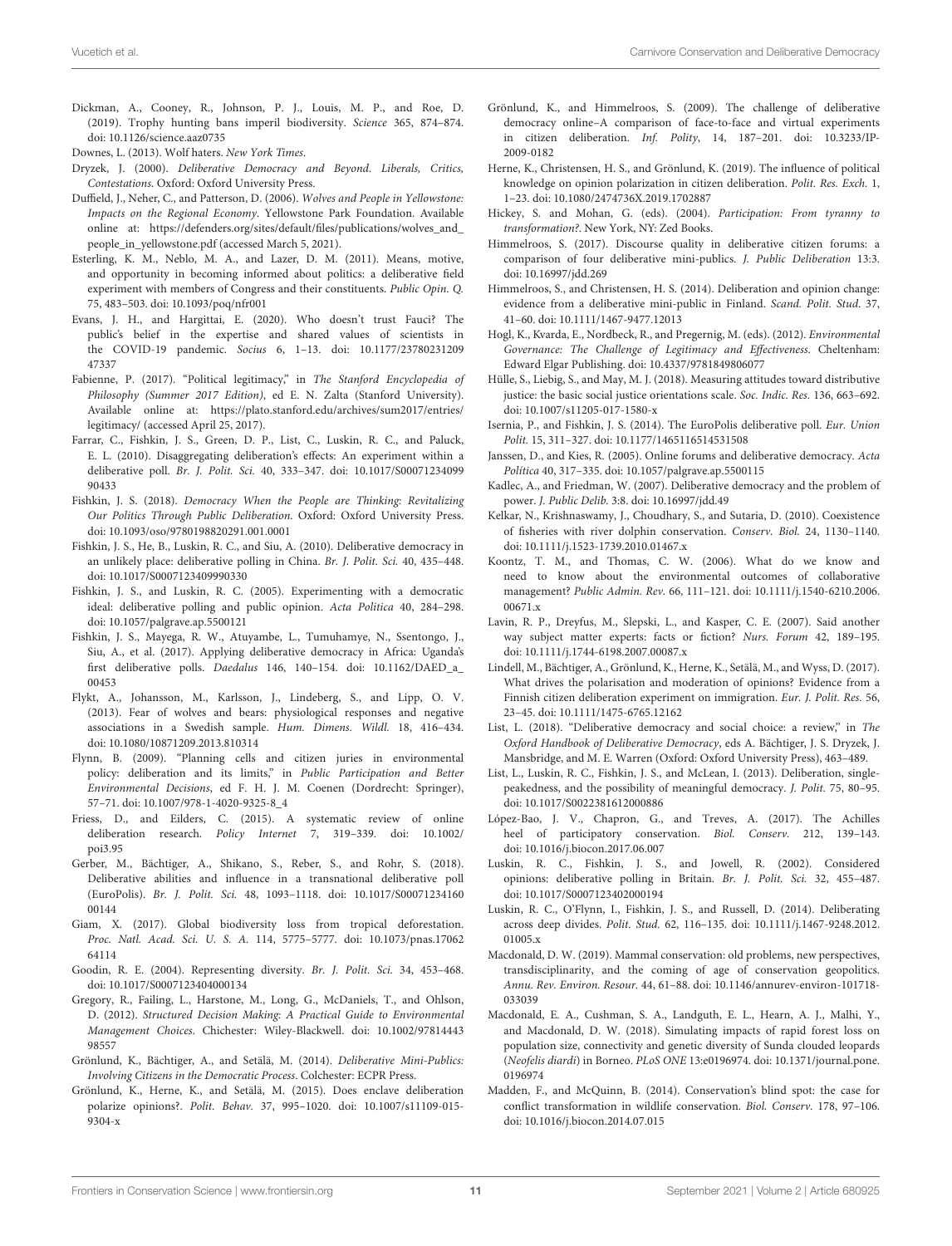- <span id="page-11-27"></span>Mansbridge, J., Bohman, J., Chambers, S., Estlund, D., Føllesdal, A., Fung, A., et al. (2010). The place of self-interest and the role of power in deliberative democracy. J. Polit. Philos. [18, 64–100. doi: 10.1111/j.1467-9760.2009.](https://doi.org/10.1111/j.1467-9760.2009.00344.x) 00344.x
- <span id="page-11-42"></span>Miller, D. (1999). Principles of Social Justice. Cambridge, MA: Harvard University Press.
- <span id="page-11-29"></span>Morales, M. C., and Harris, L. M. (2014). Using subjectivity and emotion to reconsider participatory natural resource management. World Dev. 64, 703–712. doi: [10.1016/j.worlddev.2014.06.032](https://doi.org/10.1016/j.worlddev.2014.06.032)
- <span id="page-11-26"></span>Muhlberger, P., and Weber, L. M. (2006). Lessons from the Virtual Agora Project: the effects of agency, identity, information, and deliberation [on political knowledge.](https://doi.org/10.16997/jdd.37) J. Public Deliberation 2:6. doi: 10.16997/ jdd.37
- <span id="page-11-8"></span>Nie, M. A. (2003). Beyond Wolves: The Politics of Wolf Recovery and Management. Minneapolis, MN: University of Minnesota Press.
- <span id="page-11-35"></span>Offer-Westort, T., Feltz, A., Bruskotter, J. T., and Vucetich, J. A. (2020). What is an endangered species?: judgments about acceptable risk. Environ. Res. Lett. 15:014010. doi: [10.1088/1748-9326/ab5cc8](https://doi.org/10.1088/1748-9326/ab5cc8)
- <span id="page-11-24"></span>O'Malley, E., Farrell, D. M., and Suiter, J. (2020). Does talking matter? A quasi-experiment assessing the impact of deliberation and information on opinion change. Int. Polit. Sci. Rev. [41, 321–334. doi: 10.1177/01925121188](https://doi.org/10.1177/0192512118824459) 24459
- <span id="page-11-6"></span>Ostrom, E. (1990). Governing the Commons: The Evolution of Institutions for Collective Action. Cambridge: Cambridge University Press. doi: [10.1017/CBO9780511807763](https://doi.org/10.1017/CBO9780511807763)
- <span id="page-11-5"></span>Otto, J., Zerner, C., Robinson, J., Donovan, R., Lavelle, M., Villarreal, R., et al. (2013). Natural Connections: Perspectives in Community-Based Conservation. Washington, DC: Island Press.
- <span id="page-11-34"></span>Parkinson, J. (2003). Legitimacy problems in deliberative democracy. Polit. Stud. 51, 180–196. doi: [10.1111/1467-9248.00419](https://doi.org/10.1111/1467-9248.00419)
- <span id="page-11-18"></span>Polletta, F., and Gardner, B. G. (2018). "The forms of deliberative communication," in The Oxford Handbook of Deliberative Democracy, eds A. Bächtiger, J. S. Dryzek, J. Mansbridge, and M. E. Warren (Oxford: Oxford University Press), 70–85. doi: [10.1093/oxfordhb/9780198747369.013.45](https://doi.org/10.1093/oxfordhb/9780198747369.013.45)
- <span id="page-11-23"></span>Pradhan, P., Costa, L., Rybski, D., Lucht, W., and Kropp, J. P. (2017). A systematic study of Sustainable Development Goal (SDG) interactions. Earth's Future 5, 1169–1179. doi: [10.1002/2017EF000632](https://doi.org/10.1002/2017EF000632)
- <span id="page-11-28"></span>Purdy, J. M. (2012). A framework for assessing power in collaborative governance processes. Public Admin. Rev. 72, 409–417. doi: [10.1111/j.1540-6210.2011.02525.x](https://doi.org/10.1111/j.1540-6210.2011.02525.x)
- <span id="page-11-25"></span>Putnam, H. (2002). The Collapse of the Fact/Value Dichotomy and Other Essays. Cambridge, MA: Harvard University Press.
- <span id="page-11-0"></span>Redpath, S. M., Linnell, J. D., Festa-Bianchet, M., Boitani, L., Bunnefeld, N., Dickman, A., et al. (2017). Don't forget to look down–collaborative approaches to predator conservation. Biol. Rev. [92, 2157–2163. doi: 10.1111/brv.](https://doi.org/10.1111/brv.12326) 12326
- <span id="page-11-22"></span>Redpath, S. M., Young, J., Evely, A., Adams, W. M., Sutherland, W. J., Whitehouse, A., et al. (2013). Understanding and managing conservation conflicts. Trends Ecol. Evol. 28, 100–109. doi: [10.1016/j.tree.2012.08.021](https://doi.org/10.1016/j.tree.2012.08.021)
- <span id="page-11-32"></span>Rice-Bailey, T. (2016). The role and value of technical communicators: technical communicators and subject matter experts weigh in. Tech. Commun. Q. 25, 230–243. doi: [10.1080/10572252.2016.1221140](https://doi.org/10.1080/10572252.2016.1221140)
- <span id="page-11-30"></span>Roberts, J. J., Lightbody, R., Low, R., and Elstub, S. (2020). Experts and evidence in deliberation: scrutinising the role of witnesses and evidence in mini-publics, a case study. Policy Sci. [53, 3–32. doi: 10.1007/s11077-019-](https://doi.org/10.1007/s11077-019-09367-x) 09367-x
- <span id="page-11-20"></span>Setälä, M., Grönlund, K., and Herne, K. (2010). Citizen deliberation on nuclear power: a comparison of two decision-making methods. Polit. Stud. 58, 688–714. doi: [10.1111/j.1467-9248.2010.00822.x](https://doi.org/10.1111/j.1467-9248.2010.00822.x)
- <span id="page-11-17"></span>Setälä, M., and Smith, G. (2018). "Mini-publics and deliberative democracy," in The Oxford Handbook of Deliberative Democracy, eds A. Bächtiger, J. S. Dryzek, J. Mansbridge, and M. E. Warren (Oxford: Oxford University Press), 300–314.
- <span id="page-11-39"></span>Slagle, K., Bruskotter, J. T., Singh, A. S., and Schmidt, R. H. (2017). Attitudes toward predator control in the United States: 1995 and 2014. J. Mammal 98, 7–16. doi: [10.1093/jmammal/gyw144](https://doi.org/10.1093/jmammal/gyw144)
- <span id="page-11-16"></span>Slagle, K. M., Bruskotter, J. T., and Wilson, R. S. (2012). The role of affect in public support and opposition to wolf management. Hum. Dimens. Wildl. 17, 44–57. doi: [10.1080/10871209.2012.633237](https://doi.org/10.1080/10871209.2012.633237)
- <span id="page-11-2"></span>Soulé, M. E., Estes, J. A., Berger, J., and Del Rio, C. M. (2003). Ecological effectiveness: conservation goals for interactive species. Conserv. Biol. 17, 1238–1250. doi: [10.1046/j.1523-1739.2003.01599.x](https://doi.org/10.1046/j.1523-1739.2003.01599.x)
- <span id="page-11-19"></span>Strandberg, K., Himmelroos, S., and Grönlund, K. (2019). Do discussions in like-minded groups necessarily lead to more extreme opinions? Deliberative democracy and group polarization. Int. Polit. Sci. Rev. 40, 41–57. doi: [10.1177/0192512117692136](https://doi.org/10.1177/0192512117692136)
- <span id="page-11-33"></span>Tangney, P. (2017). Climate Adaptation Policy and Evidence: Understanding the Tensions Between Politics and Expertise in Public Policy. Routledge. doi: [10.4324/9781315269252](https://doi.org/10.4324/9781315269252)
- <span id="page-11-9"></span>Thirgood, S., and Redpath, S. (2008). Hen harriers and red grouse: science, politics and human–wildlife conflict. J. Appl. Ecol. 45, 1550–1554. doi: [10.1111/j.1365-2664.2008.01519.x](https://doi.org/10.1111/j.1365-2664.2008.01519.x)
- <span id="page-11-10"></span>Tobias, J. (2019). Compromise With the Oil and Gas Industry Made the Sage Grouse Vulnerable to Extinction. Pacific Standard. Available online at: [https://psmag.](https://psmag.com/environment/compromise-with-the-oil-and-gas-industry-made-the-sage-grouse-vulnerable-to-extinction) [com/environment/compromise-with-the-oil-and-gas-industry-made-the](https://psmag.com/environment/compromise-with-the-oil-and-gas-industry-made-the-sage-grouse-vulnerable-to-extinction)[sage-grouse-vulnerable-to-extinction](https://psmag.com/environment/compromise-with-the-oil-and-gas-industry-made-the-sage-grouse-vulnerable-to-extinction) (accessed March 5, 2021).
- <span id="page-11-41"></span>Treves, A., Santiago-Ávila, F. J., and Lynn, W. S. (2019). Just preservation. Biol. Conserv. 229, 134–141. doi: [10.1016/j.biocon.2018.11.018](https://doi.org/10.1016/j.biocon.2018.11.018)
- <span id="page-11-38"></span>Vaske, J. J., Roemer, J. M., and Taylor, J. G. (2013). Situational and emotional influences on the acceptability of wolf management actions in the Greater Yellowstone Ecosystem. Wildl. Soc. Bull. 37, 122–128. doi: [10.1002/wsb.240](https://doi.org/10.1002/wsb.240)
- <span id="page-11-11"></span>Vucetich, J. A., Bruskotter, J. T., and Nelson, M. P. (2015). Evaluating whether nature's intrinsic value is an axiom of or anathema to conservation. Conservation Biology, 29, 321–332.
- <span id="page-11-13"></span>Vucetich, J. A., Bruskotter, J. T., Nelson, M. P., Peterson, R. O., and Bump, J. K. (2017). Evaluating the principles of wildlife conservation: a case study of wolf (Canis lupus) hunting in Michigan, United States. J. Mammal 98, 53–64. doi: [10.1093/jmammal/gyw151](https://doi.org/10.1093/jmammal/gyw151)
- <span id="page-11-1"></span>Vucetich, J. A., Bruskotter, J. T., van Eeden, L. M., and Macdonald, E. A. (2021). How scholars prioritize the competing values of conservation and sustainability. Biol. Conserv. 257:109126. doi: [10.1016/j.biocon.2021.109126](https://doi.org/10.1016/j.biocon.2021.109126)
- <span id="page-11-14"></span>Vucetich, J. A., Burnham, D., Johnson, P. J., Loveridge, A. J., Nelson, M. P., Bruskotter, J. T., et al. (2019). The value of argument analysis for understanding ethical considerations pertaining to trophy hunting and lion conservation. Biol. Conserv. 235, 260–272. doi: [10.1016/j.biocon.2019.04.012](https://doi.org/10.1016/j.biocon.2019.04.012)
- <span id="page-11-4"></span>Vucetich, J. A., Burnham, D., Macdonald, E. A., Bruskotter, J. T., Marchini, S., Zimmermann, A., et al. (2018). Just conservation: What is it and should we pursue it?. Biol. Conserv. 221, 23–33. doi: [10.1016/j.biocon.2018.02.022](https://doi.org/10.1016/j.biocon.2018.02.022)
- <span id="page-11-15"></span>Vucetich, J. A., and Macdonald, D. W. (2017). Some essentials on coexisting with carnivores. Open Access Government. 216–217. Available online at: [https://](https://www.openaccessgovernment.org/essentials-coexisting-carnivores/35771/) [www.openaccessgovernment.org/essentials-coexisting-carnivores/35771/](https://www.openaccessgovernment.org/essentials-coexisting-carnivores/35771/)
- <span id="page-11-36"></span>Vucetich, J. A., and Nelson, M. P. (2014). Conservation, or curation? New York Times.
- <span id="page-11-21"></span>Vucetich, J. A., and Nelson, M. P. (2018). "Acceptable risk of extinction in the context of endangered species policy," in Philosophy and Public Policy, ed A. I. Cohen (New York, NY: Rowman and Littlefield International), 81–103.
- <span id="page-11-3"></span>Vucetich, J. A., Nelson, M. P., and Phillips, M. K. (2006). The normative dimension and legal meaning of endangered and recovery in the US Endangered Species Act. Conserv. Biol. [20, 1383–1390. doi: 10.1111/j.1523-1739.2006.](https://doi.org/10.1111/j.1523-1739.2006.00493.x) 00493.x
- <span id="page-11-40"></span>Washington, H., Chapron, G., Kopnina, H., Curry, P., Gray, J., and Piccolo, J. J. (2018). Foregrounding ecojustice in conservation. Biol. Conserv. 228, 367–374. doi: [10.1016/j.biocon.2018.09.011](https://doi.org/10.1016/j.biocon.2018.09.011)
- <span id="page-11-12"></span>Weiss, A. E., Kroeger, T., Haney, J. C., and Fascione, N. (2007). "Social and ecological benefits of restored wolf populations," in Transactions of the North American Wildlife and Natural Resources Conference, Vol. 72 (Portland, OR), 297.
- <span id="page-11-37"></span>Williams, C. K., Ericsson, G., and Heberlein, T. A. (2002). A quantitative summary of attitudes toward wolves and their reintroduction (1972-2000). Wildl. Soc. Bull. 30, 575–584. Available online at:<www.jstor.org/stable/3784518>
- <span id="page-11-31"></span>Williams, S. W. (2001). The effectiveness of subject matter experts as technical trainers. Hum. Res. Dev. Q. 12, 91–97. [doi: 10.1002/1532-1096\(200101/02\)12:1andlt;91::AID-HRDQ7andgt;3.0.](https://doi.org/10.1002/1532-1096(200101/02)12:1andlt;91::AID-HRDQ7andgt;3.0.CO;2-0)  $CO:2-0$
- <span id="page-11-7"></span>Wilson, D. S., Ostrom, E., and Cox, M. E. (2013). Generalizing the core design principles for the efficacy of groups. J. Econ. Behav. Organ. 90, S21–S32. doi: [10.1016/j.jebo.2012.12.010](https://doi.org/10.1016/j.jebo.2012.12.010)